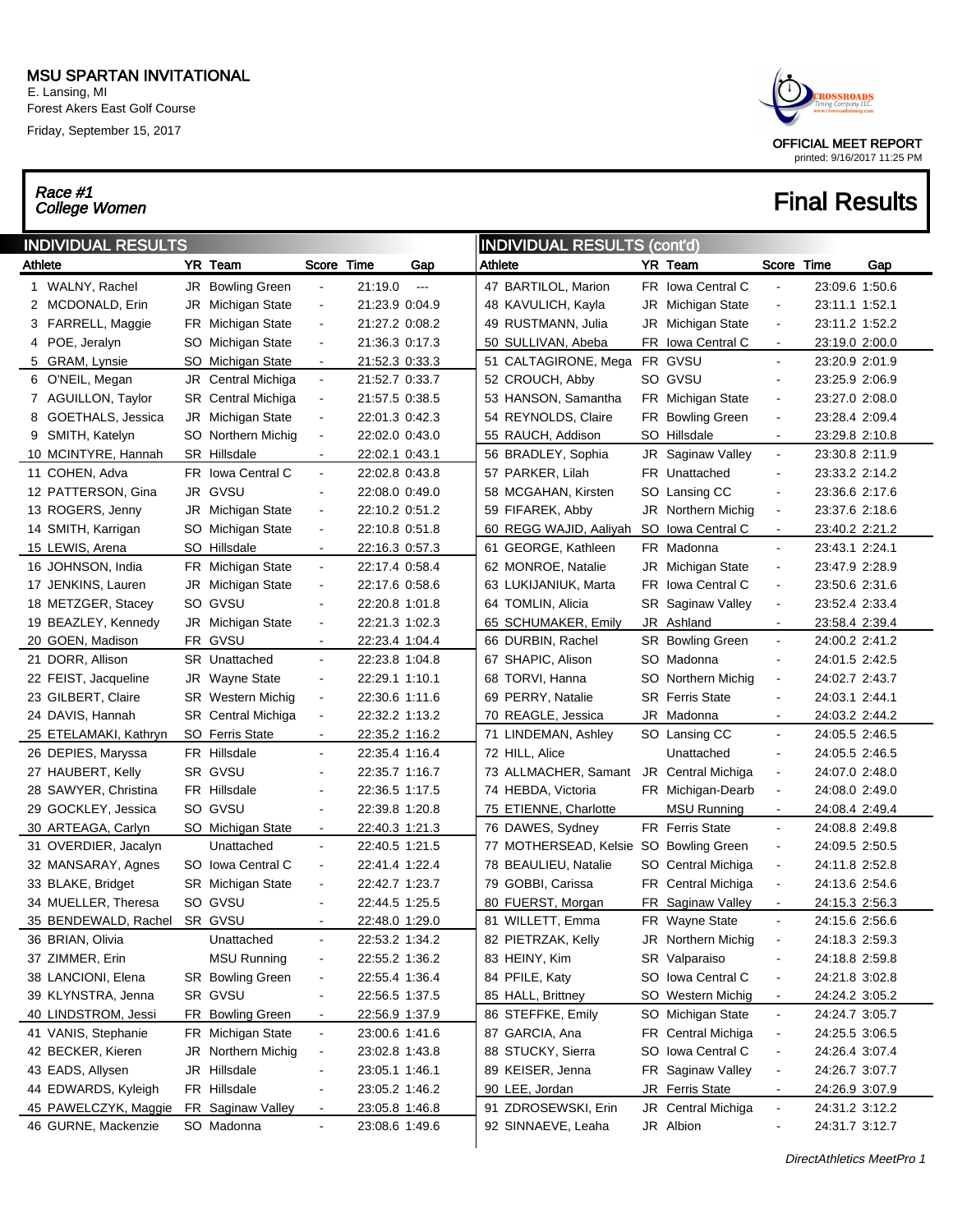E. Lansing, MI Forest Akers East Golf Course Friday, September 15, 2017

# Race #1<br>College Women



| <b>INDIVIDUAL RESULTS (cont'd)</b><br>YR Team<br>YR Team<br>Athlete<br>Score Time<br>Athlete<br>Score Time<br>Gap<br>Gap |  |                         |                          |                |  |                                 |    |                        |                              |                |  |  |  |
|--------------------------------------------------------------------------------------------------------------------------|--|-------------------------|--------------------------|----------------|--|---------------------------------|----|------------------------|------------------------------|----------------|--|--|--|
|                                                                                                                          |  |                         |                          |                |  |                                 |    |                        |                              |                |  |  |  |
| 93 REAGLE, Amanda                                                                                                        |  | SR Hillsdale            | $\blacksquare$           | 24:31.9 3:12.9 |  | 139 SIKKEMA, Kylie              |    | FR Saginaw Valley      | $\blacksquare$               | 25:38.6 4:19.6 |  |  |  |
| 94 ALLEN, Courtney                                                                                                       |  | FR Western Michig       | $\blacksquare$           | 24:34.7 3:15.7 |  | 140 JILLO, Fatuma               |    | Unattached             | $\blacksquare$               | 25:39.0 4:20.0 |  |  |  |
| 95 GEORGE, Caroline                                                                                                      |  | FR Madonna              | $\blacksquare$           | 24:37.6 3:18.6 |  | 141 STREETER, Amber             |    | Concordia (Mic         | $\blacksquare$               | 25:39.6 4:20.6 |  |  |  |
| 96 STEFANEK, Johannah SO Ashland                                                                                         |  |                         | $\blacksquare$           | 24:38.6 3:19.6 |  | 142 POOLE, Megan                |    | FR Hillsdale           | $\blacksquare$               | 25:40.4 4:21.4 |  |  |  |
| 97 DIEHL, Teresa                                                                                                         |  | SO Wayne State          | $\blacksquare$           | 24:40.3 3:21.3 |  | 143 SCHURR, Carissa             |    | <b>FR</b> Ferris State | $\blacksquare$               | 25:42.3 4:23.3 |  |  |  |
| 98 KREGER, Sydney                                                                                                        |  | SO Saginaw Valley       | $\blacksquare$           | 24:41.5 3:22.5 |  | 144 THRUSH, Taylor              |    | JR Unattached          | $\blacksquare$               | 25:43.2 4:24.2 |  |  |  |
| 99 BRADLEY, Marissa                                                                                                      |  | <b>SR</b> Lawrence Tech | $\blacksquare$           | 24:42.1 3:23.1 |  | 145 KASPER, Katie               | JR | Central Michiga        | $\blacksquare$               | 25:43.7 4:24.7 |  |  |  |
| 100 VANDERSTELT, Kate                                                                                                    |  | SO Hillsdale            | $\blacksquare$           | 24:43.6 3:24.6 |  | 146 MEISTER, Michelle           |    | FR Lawrence Tech       | $\blacksquare$               | 25:44.0 4:25.0 |  |  |  |
| 101 JOHNSON, Abigail                                                                                                     |  | <b>FR</b> Ferris State  | $\blacksquare$           | 24:43.8 3:24.8 |  | 147 HEIMONEN, Lydia             |    | Lake Sup State         | $\blacksquare$               | 25:47.2 4:28.2 |  |  |  |
| 102 MEINECKE, Darby                                                                                                      |  | JR Saginaw Valley       | $\blacksquare$           | 24:45.2 3:26.2 |  | 148 RITSEMA, Haley              |    | SO Western Michig      | $\blacksquare$               | 25:51.6 4:32.6 |  |  |  |
| 103 PORTER, Gabby                                                                                                        |  | FR Concordia (Mic       | $\blacksquare$           | 24:47.3 3:28.3 |  | 149 PEDZINSKI, Emily            |    | JR Unattached          | $\blacksquare$               | 25:52.5 4:33.5 |  |  |  |
| 104 BABCOCK, Kelly                                                                                                       |  | <b>SR</b> Ferris State  | $\blacksquare$           | 24:48.2 3:29.2 |  | 150 STORER, Jordan              |    | JR GVSU                | $\blacksquare$               | 25:52.9 4:33.9 |  |  |  |
| 105 WALTERS, Maddy                                                                                                       |  | JR Northern Michig      | $\blacksquare$           | 24:53.2 3:34.2 |  | 151 HO, Eryn                    |    | <b>MSU Running</b>     | $\blacksquare$               | 25:53.1 4:34.1 |  |  |  |
| 106 ALVAREZ, Naomi                                                                                                       |  | SO Iowa Central C       | $\blacksquare$           | 24:55.5 3:36.5 |  | 152 SIKKEMA, Kinzie             |    | SO Saginaw Valley      | $\blacksquare$               | 25:55.9 4:36.9 |  |  |  |
| 107 WILLETT, Gabrielle                                                                                                   |  | FR Wayne State          | $\blacksquare$           | 24:55.6 3:36.6 |  | 153 SECCOMBE, Megan             |    | SR Michigan-Dearb      | $\blacksquare$               | 25:58.0 4:39.0 |  |  |  |
| 108 GRANDYS, Alexis                                                                                                      |  | FR Central Michiga      | $\blacksquare$           | 24:56.7 3:37.7 |  | 154 MITCHELL, Kate              |    | SO Valparaiso          | $\blacksquare$               | 25:59.4 4:40.4 |  |  |  |
| 109 SHULTZ, Mollee                                                                                                       |  | <b>SR</b> Unattached    | $\blacksquare$           | 24:57.0 3:38.0 |  | 155 MARKEL, Morgan              |    | FR Macomb CC           | $\blacksquare$               | 26:06.0 4:47.0 |  |  |  |
| 110 MURPHY, Christina                                                                                                    |  | FR Madonna              | $\blacksquare$           | 24:58.1 3:39.1 |  | 156 ZIGAN, Haylee               |    | SO Ashland             | $\blacksquare$               | 26:06.5 4:47.5 |  |  |  |
| 111 GERMANN, Katherine                                                                                                   |  | SO Valparaiso           | $\blacksquare$           | 24:59.4 3:40.4 |  | 157 BOWDEN, Sierra              |    | SO Unattached          | $\blacksquare$               | 26:12.8 4:53.8 |  |  |  |
| 112 MONTGOMERY, Ama                                                                                                      |  | MSU Running             | $\blacksquare$           | 24:59.5 3:40.5 |  | 158 RICHARDSON, McKen           |    | Lake Sup State         | $\blacksquare$               | 26:13.0 4:54.0 |  |  |  |
| 113 DYKEMA, Courtney                                                                                                     |  | Concordia (Mic          | $\blacksquare$           | 25:00.1 3:41.1 |  | 159 HEINTZELMAN, Hann           |    | FR Muskegon CC         | $\blacksquare$               | 26:14.1 4:55.1 |  |  |  |
| 114 BRAMAN, Lyndsey                                                                                                      |  | FR Wayne State          | $\blacksquare$           | 25:00.1 3:41.1 |  | 160 KARNICK, Ashley             |    | SO Macomb CC           | $\blacksquare$               | 26:16.8 4:57.8 |  |  |  |
| 115 TELL, Dokota                                                                                                         |  | Unattached              | $\blacksquare$           | 25:00.4 3:41.4 |  | 161 SCHOENBERGER, Ra FR Ashland |    |                        | $\blacksquare$               | 26:21.9 5:02.9 |  |  |  |
| 116 ESTEP, Rebecca                                                                                                       |  | SO Saginaw Valley       | $\blacksquare$           | 25:02.3 3:43.3 |  | 162 REVENAUGH, Jordan           |    | FR Albion              | $\overline{\phantom{a}}$     | 26:22.9 5:03.9 |  |  |  |
| 117 HEMSTREET, Aubrey                                                                                                    |  | SO Albion               | $\blacksquare$           | 25:03.6 3:44.6 |  | 163 SLONE, Ally                 |    | FR Macomb CC           | $\blacksquare$               | 26:27.1 5:08.1 |  |  |  |
| 118 MOSTELLER, Nicole                                                                                                    |  | MSU Running             | $\blacksquare$           | 25:05.9 3:46.9 |  | 164 BUTTERBAUGH, Lexi           |    | FR Ashland             | $\blacksquare$               | 26:28.5 5:09.5 |  |  |  |
| 119 GOODWIN, Mattie                                                                                                      |  | SO Western Michig       | $\frac{1}{2}$            | 25:06.5 3:47.5 |  | 165 DISTELRATH, Emma            |    | FR Lansing CC          | $\blacksquare$               | 26:29.1 5:10.1 |  |  |  |
| 120 LONGLEY, Elise                                                                                                       |  | FR Northern Michig      | $\blacksquare$           | 25:06.8 3:47.8 |  | 166 GREB, Megan                 |    | SO Madonna             | $\blacksquare$               | 26:30.0 5:11.0 |  |  |  |
| 121 WARD, Taylor                                                                                                         |  | SO Lansing CC           | $\blacksquare$           | 25:08.9 3:49.9 |  | 167 WOHLFERT, Emily             |    | SO Lansing CC          | $\overline{\phantom{a}}$     | 26:30.7 5:11.7 |  |  |  |
| 122 MCNAMEE, Rebecca                                                                                                     |  | FR Western Michig       | $\blacksquare$           | 25:10.8 3:51.8 |  | 168 RICHARDS, Madeline          |    | JR Hillsdale           | $\overline{\phantom{a}}$     | 26:34.8 5:15.8 |  |  |  |
| 123 PETERSON, Lauren                                                                                                     |  | FR Hillsdale            | $\overline{\phantom{a}}$ | 25:12.4 3:53.4 |  | 169 RECKER, Olivia              |    | FR Valparaiso          | $\blacksquare$               | 26:35.3 5:16.3 |  |  |  |
| 124 CAESAR, Sarah                                                                                                        |  | FR Valparaiso           | $\blacksquare$           | 25:15.3 3:56.3 |  | 170 WAGNER, Makayla             |    | FR Ashland             | $\overline{\phantom{a}}$     | 26:35.8 5:16.8 |  |  |  |
| 125 FIFAREK, Emma                                                                                                        |  | FR Lansing CC           | $\blacksquare$           | 25:18.8 3:59.8 |  | 171 THOMAS, Stephanie           |    | FR Grand Rapids        | $\blacksquare$               | 26:36.1 5:17.1 |  |  |  |
| 126 BORDEWYK, Olivia                                                                                                     |  | JR Davenport            | $\blacksquare$           | 25:23.0 4:04.0 |  | 172 TAS, Hannah                 |    | JR Wayne State         | $\overline{\phantom{a}}$     | 26:36.2 5:17.2 |  |  |  |
| 127 MARTIN, Carissa                                                                                                      |  | FR Saginaw Valley       | $\frac{1}{2}$            | 25:23.6 4:04.6 |  | 173 SLUITER, Jessica            |    | FR Grand Rapids        | $\overline{\phantom{a}}$     | 26:37.8 5:18.8 |  |  |  |
| 128 MILLS, Kateri                                                                                                        |  | FR Madonna              | $\frac{1}{2}$            | 25:24.3 4:05.3 |  | 174 SCHAUB, Stephanie           |    | SO Davenport           | $\blacksquare$               | 26:44.1 5:25.1 |  |  |  |
| 129 REEVES, Kiersten                                                                                                     |  | FR Wayne State          | ۰                        | 25:24.5 4:05.5 |  | 175 SWITZER, Laine              |    | SO Davenport           | $\blacksquare$               | 26:47.3 5:28.3 |  |  |  |
| 130 PFANNENSTIEL, Kalin JR Northern Michig                                                                               |  |                         | $\blacksquare$           | 25:26.7 4:07.7 |  | 176 BOLINGER, Morgan            |    | FR Northwood (Mic      | $\blacksquare$               | 26:49.3 5:30.3 |  |  |  |
| 131 ESTRADA, Laura                                                                                                       |  | SO Saginaw Valley       | $\blacksquare$           | 25:26.9 4:07.9 |  | 177 MERLINO, Morgan             |    | FR Central Michiga     | $\blacksquare$               | 26:49.8 5:30.8 |  |  |  |
| 132 LEWIS, Autumn                                                                                                        |  | SO Western Michig       | ۰                        | 25:31.5 4:12.5 |  | 178 BROOKS, Madison             |    | FR Northwood (Mic      | $\blacksquare$               | 26:51.6 5:32.6 |  |  |  |
| 133 HUEBNER, Shayla                                                                                                      |  | SO Northern Michig      | $\blacksquare$           | 25:31.5 4:12.5 |  | 179 O'HARA, Megan               |    | SO Macomb CC           | $\qquad \qquad \blacksquare$ | 26:52.2 5:33.2 |  |  |  |
| 134 GUSTAVUS, Macy                                                                                                       |  | SO Macomb CC            | $\frac{1}{2}$            | 25:33.7 4:14.7 |  | 180 COTHAM, Kate                |    | FR Madonna             | $\blacksquare$               | 26:54.4 5:35.4 |  |  |  |
| 135 MESSING, Andrea                                                                                                      |  | FR Davenport            | $\blacksquare$           | 25:33.8 4:14.8 |  | 181 HOLT, Rachel                |    | FR Albion              | $\blacksquare$               | 26:56.2 5:37.2 |  |  |  |
| 136 BOCCOMINO, Haley                                                                                                     |  | SR Wayne State          | $\blacksquare$           | 25:34.5 4:15.5 |  | 182 ZERFAS, Nicole              |    | JR Olivet              | $\overline{a}$               | 26:58.5 5:39.5 |  |  |  |
| 137 MONTGOMERY, Baile                                                                                                    |  | <b>MSU Running</b>      | $\blacksquare$           | 25:34.5 4:15.6 |  | 183 MERONY, Jenna               |    | <b>MSU Running</b>     | $\qquad \qquad \blacksquare$ | 26:58.7 5:39.7 |  |  |  |
| 138 SNYDER, Allison                                                                                                      |  | SR Albion               | -                        | 25:38.2 4:19.2 |  | 184 HANSON, Sarah               |    | FR Jackson CC          | $\qquad \qquad \blacksquare$ | 26:59.7 5:40.7 |  |  |  |
|                                                                                                                          |  |                         |                          |                |  |                                 |    |                        |                              |                |  |  |  |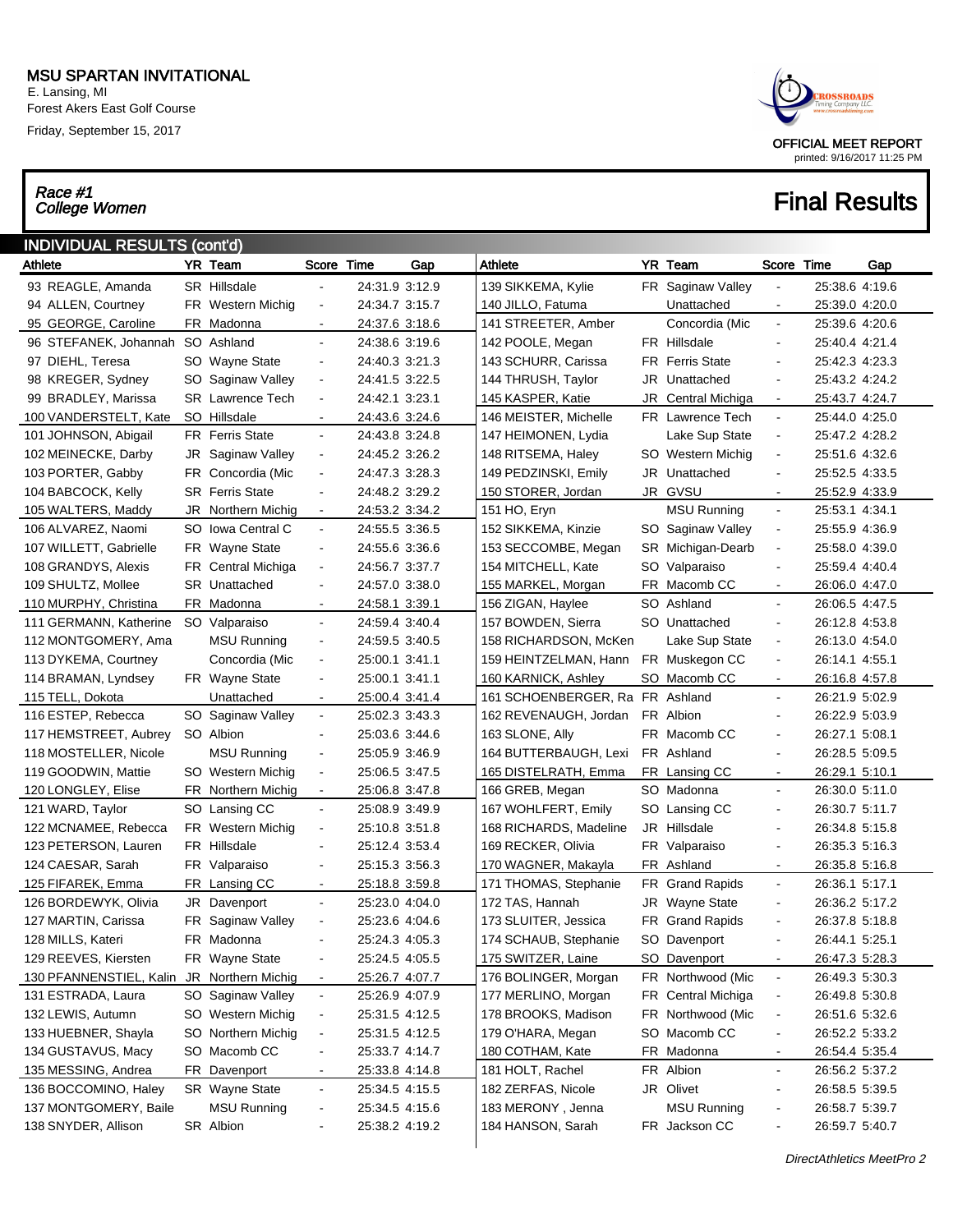E. Lansing, MI Forest Akers East Golf Course Friday, September 15, 2017

# Race #1<br>College Women



| <b>INDIVIDUAL RESULTS (cont'd)</b><br>YR Team<br>Score Time<br>Athlete<br>YR Team<br>Score Time<br>Gap<br>Gap |    |                         |                          |                |  |                                      |  |                        |                          |                |  |  |  |
|---------------------------------------------------------------------------------------------------------------|----|-------------------------|--------------------------|----------------|--|--------------------------------------|--|------------------------|--------------------------|----------------|--|--|--|
| Athlete                                                                                                       |    |                         |                          |                |  |                                      |  |                        |                          |                |  |  |  |
| 185 MORGAN, Tracy                                                                                             |    | FR Ashland              |                          | 26:59.7 5:40.7 |  | 231 DELA CRUZ, Mickaela              |  | JR Michigan-Dearb      |                          | 28:27.5 7:08.5 |  |  |  |
| 186 YOUNG, Amanda                                                                                             |    | <b>MSU Running</b>      | $\blacksquare$           | 27:00.3 5:41.3 |  | 232 ALONGI, Jillian                  |  | FR Macomb CC           |                          | 28:32.7 7:13.7 |  |  |  |
| 187 WILLIAMS, Sabrina                                                                                         |    | JR GVSU                 | $\overline{\phantom{a}}$ | 27:00.3 5:41.3 |  | 233 COOK, Kendra                     |  | JR Albion              | $\overline{\phantom{a}}$ | 28:33.7 7:14.7 |  |  |  |
| 188 RIZOR, Cheyanna                                                                                           |    | <b>SO</b> Ferris State  | $\blacksquare$           | 27:03.3 5:44.3 |  | 234 ANHALT, Taylor                   |  | JR Albion              | $\blacksquare$           | 28:35.6 7:16.6 |  |  |  |
| 189 BENTZ, Abby                                                                                               |    | FR Concordia (Mic       | $\blacksquare$           | 27:04.9 5:45.9 |  | 235 SYLVIA, Audrey                   |  | FR St Clair County     | $\blacksquare$           | 28:36.7 7:17.7 |  |  |  |
| 190 GAINES, Abigail                                                                                           | JR | Olivet                  | $\blacksquare$           | 27:07.2 5:48.2 |  | 236 RENEAUD, Jacqueline              |  | SR Northwood (Mic      | $\blacksquare$           | 28:37.9 7:18.9 |  |  |  |
| 191 IRVINE, Kendra                                                                                            |    | SO Muskegon CC          | $\blacksquare$           | 27:07.6 5:48.6 |  | 237 DYKE, Shelbi                     |  | JR Davenport           | $\blacksquare$           | 28:39.5 7:20.5 |  |  |  |
| 192 ENSIGN, Cierra                                                                                            |    | FR Grand Rapids         | $\blacksquare$           | 27:08.0 5:49.0 |  | 238 KINDEL, Kara                     |  | FR Mid Mich CC         |                          | 28:40.1 7:21.1 |  |  |  |
| 193 CATES, Miranda                                                                                            |    | SO Macomb CC            | $\blacksquare$           | 27:09.4 5:50.4 |  | 239 HAMSTRA, Lynden                  |  | SO Davenport           | $\blacksquare$           | 28:41.2 7:22.2 |  |  |  |
| 194 SETSUDA, Elizabeth                                                                                        |    | FR Schoolcraft Coll     | $\blacksquare$           | 27:09.9 5:50.9 |  | 240 GROST, Kelsey                    |  | <b>MSU Running</b>     | $\blacksquare$           | 28:45.4 7:26.4 |  |  |  |
| 195 STANO, Ali                                                                                                |    | MSU Running             | $\blacksquare$           | 27:11.3 5:52.3 |  | 241 PURCELL, Natalie                 |  | SO Albion              | $\sim$                   | 28:46.4 7:27.4 |  |  |  |
| 196 STONE, Catherine                                                                                          |    | <b>FR</b> Ferris State  | $\blacksquare$           | 27:12.2 5:53.2 |  | 242 MUSSELMAN, Grace                 |  | <b>FR</b> Ferris State | $\overline{\phantom{a}}$ | 28:48.1 7:29.1 |  |  |  |
| 197 BERNECHE, Nicole                                                                                          |    | SO Valparaiso           | $\blacksquare$           | 27:19.2 6:00.2 |  | 243 FLEMING, Jayla                   |  | JR Wayne State         | $\overline{\phantom{a}}$ | 28:50.9 7:31.9 |  |  |  |
| 198 MANKEY, Alyssa                                                                                            |    | SO Lansing CC           | $\blacksquare$           | 27:19.8 6:00.8 |  | 244 DANIELY, Katana                  |  | FR Muskegon CC         | $\blacksquare$           | 28:56.7 7:37.7 |  |  |  |
| 199 CATES, Megan                                                                                              |    | SO Macomb CC            | $\blacksquare$           | 27:20.8 6:01.8 |  | 245 SAMUELS, Stormi                  |  | JR Davenport           | $\blacksquare$           | 28:57.5 7:38.5 |  |  |  |
| 200 MERTEN, Emily                                                                                             |    | Lake Sup State          | $\blacksquare$           | 27:24.8 6:05.8 |  | 246 TAYLOR, Jessica                  |  | JR Olivet              | $\blacksquare$           | 28:59.9 7:40.9 |  |  |  |
| 201 TUCK, Autumn                                                                                              |    | FR Lansing CC           | $\blacksquare$           | 27:25.6 6:06.6 |  | 247 RADEMACHER, Kaitly               |  | JR Davenport           | $\blacksquare$           | 29:00.9 7:41.9 |  |  |  |
| 202 ANDERSON, Shaylin                                                                                         |    | SO Mid Mich CC          | $\blacksquare$           | 27:26.4 6:07.4 |  | 248 LEGGETT, Rachel                  |  | Lake Sup State         | $\blacksquare$           | 29:01.0 7:42.0 |  |  |  |
| 203 WEIGHMINK, Kelli                                                                                          |    | JR Davenport            | $\blacksquare$           | 27:26.5 6:07.5 |  | 249 BROWN, Kelly                     |  | FR Muskegon CC         | $\blacksquare$           | 29:21.5 8:02.5 |  |  |  |
| 204 DYKEMA, Kaylee                                                                                            |    | <b>MSU Running</b>      | $\blacksquare$           | 27:27.8 6:08.8 |  | 250 PFAU, Rianna                     |  | <b>MSU Running</b>     | $\blacksquare$           | 29:23.1 8:04.1 |  |  |  |
| 205 BEACH, Avri                                                                                               |    | SO Davenport            | $\blacksquare$           | 27:29.3 6:10.3 |  | 251 MULVILLE, Trudie                 |  | Lake Sup State         | $\blacksquare$           | 29:26.4 8:07.4 |  |  |  |
| 206 BROWN, Julianna                                                                                           |    | FR Central Michiga      | $\blacksquare$           | 27:29.7 6:10.7 |  | 252 KRYGIER, Claudia                 |  | Lawrence Tech          | $\blacksquare$           | 29:29.1 8:10.1 |  |  |  |
| 207 AGARWAL, Arushi                                                                                           |    | SO Unattached           | $\blacksquare$           | 27:31.2 6:12.2 |  | 253 ALLEN, Madalyn                   |  | <b>MSU Running</b>     | $\blacksquare$           | 29:30.6 8:11.6 |  |  |  |
| 208 RAMSER, Charlotte                                                                                         |    | FR Western Michig       | $\blacksquare$           | 27:34.6 6:15.6 |  | 254 WHISE, Natalie                   |  | <b>MSU Running</b>     | $\blacksquare$           | 29:35.0 8:16.0 |  |  |  |
| 209 LATHROP, Rebecca                                                                                          |    | Lake Sup State          | $\blacksquare$           | 27:35.0 6:16.0 |  | 255 DUNLAP, Madison                  |  | FR Jackson CC          | $\blacksquare$           | 29:47.2 8:28.2 |  |  |  |
| 210 MCGHIEY, Celia                                                                                            |    | SO Valparaiso           | $\overline{\phantom{a}}$ | 27:36.7 6:17.7 |  | 256 BAKER, Maisie                    |  | FR Olivet              | $\blacksquare$           | 29:47.6 8:28.6 |  |  |  |
| 211 LATHROP, Ericka                                                                                           |    | SO Lansing CC           | $\blacksquare$           | 27:40.4 6:21.4 |  | 257 HYNEK, Caitlyn                   |  | FR Michigan-Dearb      | $\ddot{\phantom{0}}$     | 29:48.1 8:29.1 |  |  |  |
| 212 CERCONE, Julia                                                                                            |    | FR Michigan-Dearb       | $\blacksquare$           | 27:42.2 6:23.2 |  | 258 ARMSTRONG, Sydney FR Muskegon CC |  |                        | $\blacksquare$           | 29:49.0 8:30.0 |  |  |  |
| 213 COOK, Madison                                                                                             |    | FR Muskegon CC          | $\blacksquare$           | 27:46.2 6:27.2 |  | 259 GRYSPEERD, Caterin               |  | SO St Clair County     | $\ddot{\phantom{0}}$     | 29:53.3 8:34.3 |  |  |  |
| 214 RODRIGUEZ, Jezabell SO Iowa Central C                                                                     |    |                         | $\blacksquare$           | 27:51.0 6:32.0 |  | 260 DEPERNO, Natalie                 |  | MSU Running            | $\blacksquare$           | 29:56.9 8:37.9 |  |  |  |
| 215 EGGLESTON, LaSaun SO Macomb CC                                                                            |    |                         | $\blacksquare$           | 27:51.2 6:32.2 |  | 261 RILES, Katie                     |  | FR Unattached          | $\blacksquare$           | 30:01.2 8:42.2 |  |  |  |
| 216 MAGNESS, Krista                                                                                           |    | <b>MSU Running</b>      | $\blacksquare$           | 27:52.3 6:33.3 |  | 262 DACK, Haley                      |  | SO Lansing CC          | $\ddot{\phantom{0}}$     | 30:02.0 8:43.0 |  |  |  |
| 217 VANMAANEN, Kasmy                                                                                          |    | FR Albion               | $\blacksquare$           | 27:54.8 6:35.8 |  | 263 WOODALL, Madison                 |  | FR St Clair County     | $\ddot{\phantom{0}}$     | 30:17.3 8:58.3 |  |  |  |
| 218 CAMP, Destiny                                                                                             |    | FR Ashland              | $\blacksquare$           | 27:57.2 6:38.2 |  | 264 CATANIA, Kelsey                  |  | SO Lawrence Tech       | $\ddot{\phantom{0}}$     | 30:29.0 9:10.0 |  |  |  |
| 219 JUSTISON, Tayler                                                                                          |    | SO Valparaiso           | $\overline{\phantom{a}}$ | 28:02.1 6:43.1 |  | 265 LESLIE, Leonie                   |  | <b>MSU Running</b>     |                          | 30:31.1 9:12.1 |  |  |  |
| 220 LONERGAN, Hannah                                                                                          |    | JR Northern Michig      | $\blacksquare$           | 28:04.7 6:45.7 |  | 266 WAGNER, Adrianna                 |  | FR Lansing CC          | $\blacksquare$           | 30:31.8 9:12.8 |  |  |  |
| 221 PURCELL, Ani                                                                                              |    | FR Wayne State          | $\blacksquare$           | 28:07.1 6:48.1 |  | 267 SCULLI, Liz                      |  | <b>MSU Running</b>     |                          | 30:34.3 9:15.3 |  |  |  |
| 222 QUEARY, Josie                                                                                             |    | FR Lawrence Tech        | ۰                        | 28:07.9 6:48.9 |  | 268 PATTERSON, Katie                 |  | <b>MSU Running</b>     | ٠                        | 30:36.4 9:17.4 |  |  |  |
| 223 ZURAWSKI, Camryn                                                                                          |    | FR Michigan-Dearb       | $\overline{\phantom{a}}$ | 28:12.3 6:53.3 |  | 269 BAGLIEN, Zoe                     |  | SO Northwood (Mic      | $\overline{\phantom{a}}$ | 30:49.9 9:30.9 |  |  |  |
| 224 MACDONALD, Grace                                                                                          |    | MSU Running             | $\overline{\phantom{0}}$ | 28:13.5 6:54.5 |  | 270 AQUINAGA, Amanda                 |  | FR Northwood (Mic      | $\blacksquare$           | 31:10.5 9:51.5 |  |  |  |
| 225 GILBERT, Nicole                                                                                           |    | SR Olivet               | $\overline{\phantom{a}}$ | 28:14.0 6:55.0 |  | 271 TIBBOLES, Claire                 |  | <b>MSU Running</b>     | $\blacksquare$           | 31:18.4 9:59.4 |  |  |  |
| 226 CORDA, Madi                                                                                               |    | <b>MSU Running</b>      | $\blacksquare$           | 28:17.3 6:58.3 |  | 272 GRAHAM, Sydney                   |  | JR Albion              | $\overline{a}$           | 31:21.1 10:02. |  |  |  |
| 227 ELLICOTT, Monica                                                                                          |    | <b>SR</b> Lawrence Tech | ۰                        | 28:22.3 7:03.3 |  | 273 PERRIN, Melody                   |  | Lake Sup State         | $\overline{\phantom{a}}$ | 31:27.1 10:08. |  |  |  |
| 228 PRYCE, Tiffany                                                                                            |    | JR Ashland              | $\blacksquare$           | 28:22.3 7:03.3 |  | 274 BAETZ, Audrey                    |  | <b>MSU Running</b>     | $\blacksquare$           | 31:27.9 10:08. |  |  |  |
| 229 NEAL, Kathleen                                                                                            |    | FR Valparaiso           | -                        | 28:24.6 7:05.6 |  | 275 STROPE, Lexi                     |  | SO Mid Mich CC         | -                        | 31:33.7 10:14. |  |  |  |
| 230 CROSWHITE, Annika                                                                                         |    | FR Lansing CC           | ۰                        | 28:27.0 7:08.0 |  | 276 WAINO, Alexys                    |  | FR Mott CC             | $\frac{1}{2}$            | 31:38.7 10:19. |  |  |  |
|                                                                                                               |    |                         |                          |                |  |                                      |  |                        |                          |                |  |  |  |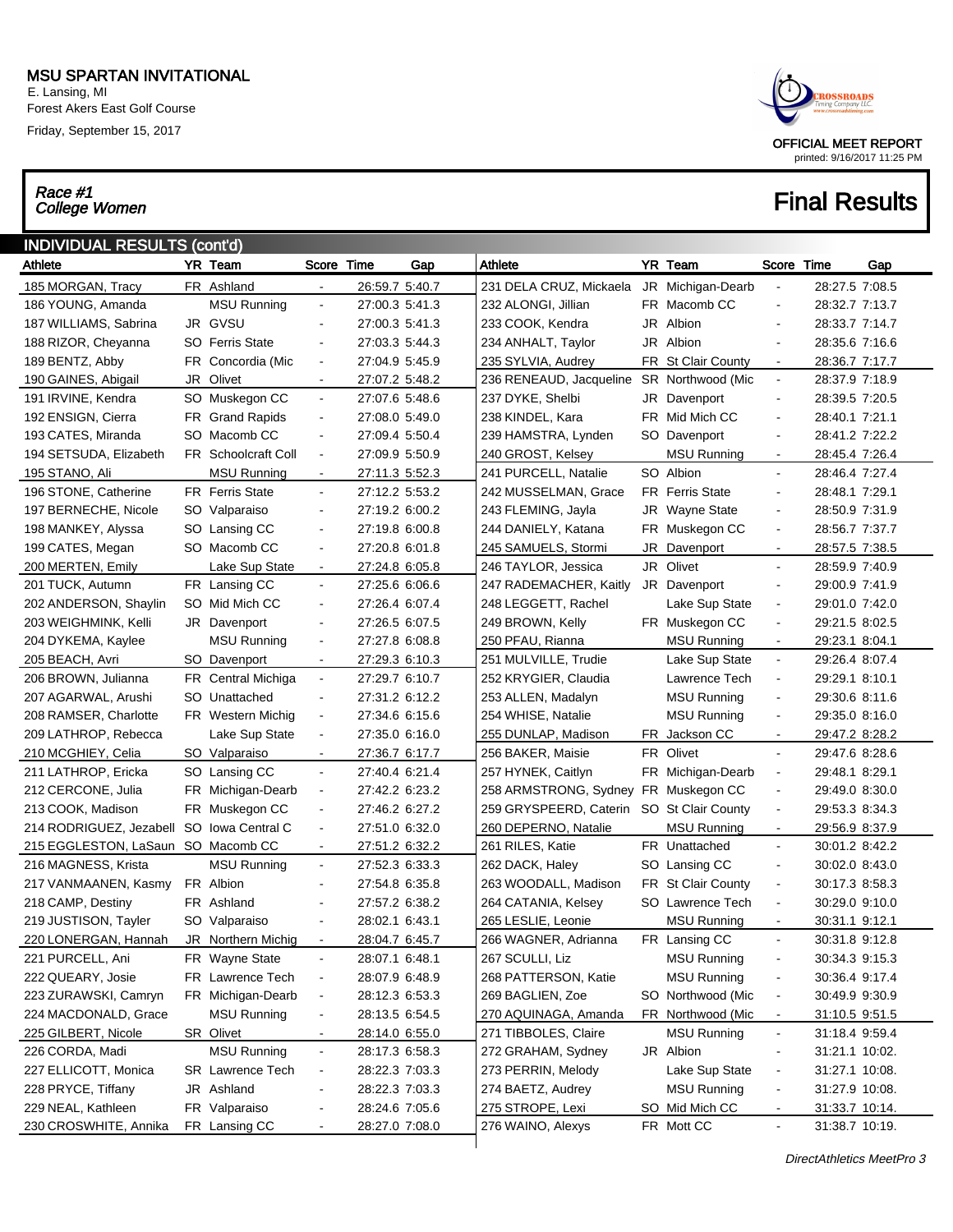E. Lansing, MI Forest Akers East Golf Course Friday, September 15, 2017

# Race #1<br>College Women

#### INDIVIDUAL RESULTS (cont'd)

| Athlete                 |     | YR Team            | Score Time |                | Gap |
|-------------------------|-----|--------------------|------------|----------------|-----|
| 277 BATTERBEE, Stephani |     | <b>MSU Running</b> |            | 31:41.3 10:22. |     |
| 278 MORGAN, Kayla       |     | FR Madonna         |            | 31:47.9 10:28. |     |
| 279 KOZLOWSKI, kaylee   |     | SR Michigan-Dearb  |            | 31:59.3 10:40. |     |
| 280 MCHENRY, Kaitlin    |     | <b>MSU Running</b> | -          | 32:12.9 10:53. |     |
| 281 MANSERRA, Julianna  |     | FR Wayne State     |            | 32:24.1 11:05. |     |
| 282 BOLLE, Linde        |     | FR Albion          |            | 32:41.6 11:22. |     |
| 283 KARKOWSKI, Lisa     |     | FR Madonna         |            | 32:45.0 11:26. |     |
| 284 ZIMMER, Kassidy     | SO. | Albion             |            | 32:59.0 11:40. |     |
| 285 JACKSON, Tegan      |     | FR Grand Rapids    | -          | 33:11.5 11:52. |     |
| 286 ROBERTS, Victoria   |     | <b>MSU Running</b> |            | 34:09.4 12:50. |     |
| 287 COTTS, Maria        |     | <b>MSU Running</b> |            | 34:11.4 12:52. |     |
| 288 TRIEST, Tessa       | JR  | Albion             |            | 34:30.7 13:11. |     |
| 289 ABBOTT, Angelica    |     | FR Mott CC         |            | 34:37.4 13:18. |     |
| 290 MASSIE, Sadie       | FR  | Mid Mich CC        |            | 34:40.9 13:21. |     |
| 291 REYNOLDS, Jessica   |     | SO Albion          |            | 35:02.8 13:43. |     |

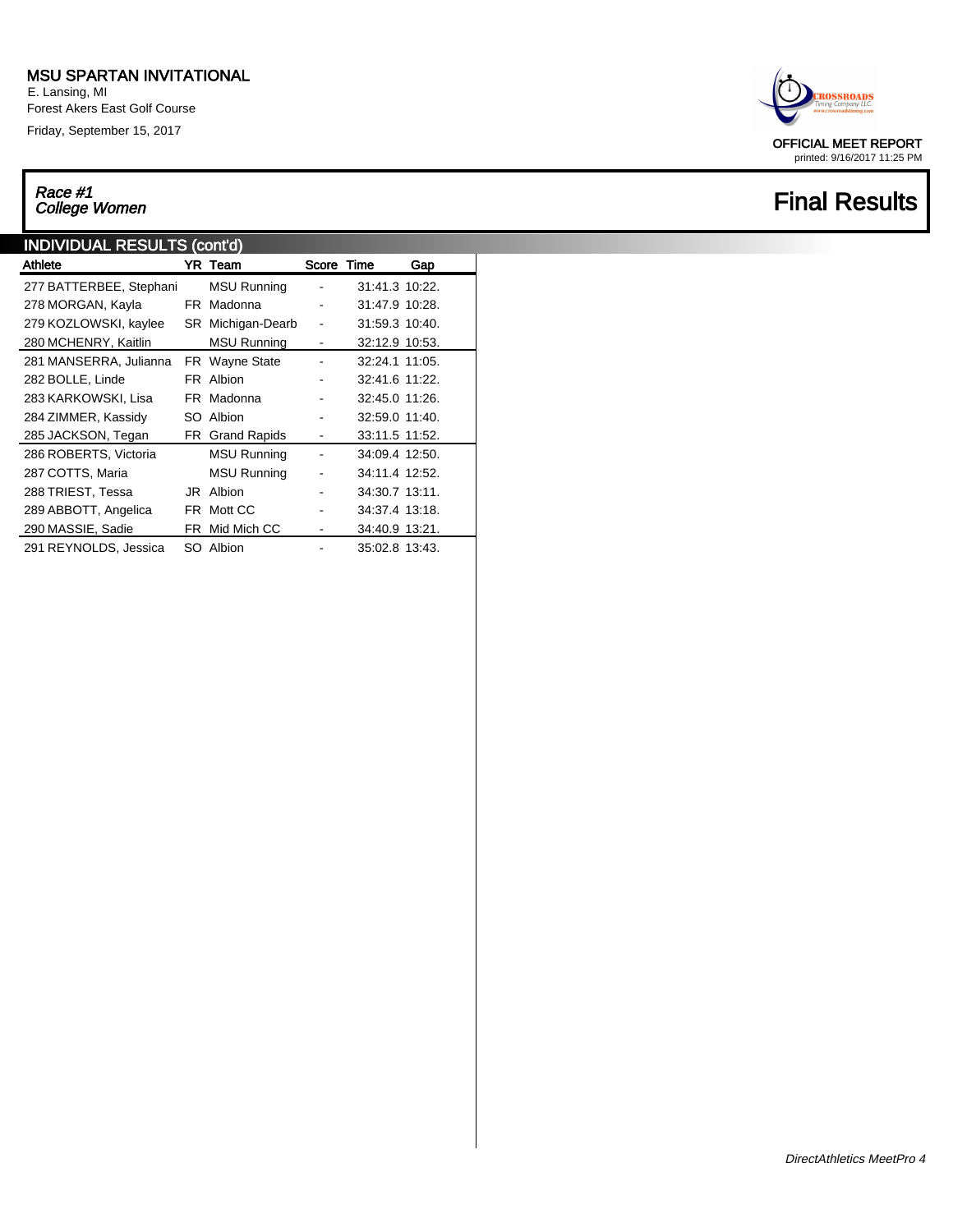E. Lansing, MI Forest Akers East Golf Course Friday, September 15, 2017

# Race #2<br>College Men



|         | <b>INDIVIDUAL RESULTS</b><br><b>INDIVIDUAL RESULTS (cont'd)</b> |  |                         |                          |                |               |                                          |     |                        |                              |                |     |  |
|---------|-----------------------------------------------------------------|--|-------------------------|--------------------------|----------------|---------------|------------------------------------------|-----|------------------------|------------------------------|----------------|-----|--|
| Athlete |                                                                 |  | YR Team                 | Score Time               |                | Gap           | Athlete                                  |     | YR Team                | Score Time                   |                | Gap |  |
|         | 1 ACHENGLI, Karim                                               |  | SO Iowa Central C       | $\blacksquare$           | 24:31.7        | $\sim$ $\sim$ | 47 BOND, Andrew                          |     | FR Unattached          | $\blacksquare$               | 26:36.2 2:05.2 |     |  |
|         | 2 BENOIT, Max                                                   |  | SR Michigan State       | $\blacksquare$           | 24:48.0 0:17.0 |               | 48 JONES, Nathan                         |     | SR Hillsdale           | $\blacksquare$               | 26:36.3 2:05.3 |     |  |
|         | 3 MACH, Wuoi                                                    |  | SR GVSU                 | $\blacksquare$           | 24:57.8 0:26.8 |               | 49 VANSLEMBROUCK, T                      |     | SO Davenport           | $\blacksquare$               | 26:36.9 2:05.9 |     |  |
|         | 4 CCOPE, Jhordan                                                |  | FR Iowa Central C       | $\blacksquare$           | 25:05.7 0:34.7 |               | 50 STEFFEN, Noah                         |     | FR Unattached          | $\overline{\phantom{a}}$     | 26:38.5 2:07.5 |     |  |
|         | 5 WOLDEMICHAEL, Ena FR GVSU                                     |  |                         | $\blacksquare$           | 25:10.9 0:39.9 |               | 51 MCCORMICK, Alex                       |     | FR Lansing CC          | $\blacksquare$               | 26:38.8 2:07.8 |     |  |
|         | 6 RUIZ, Clark                                                   |  | SR Michigan State       | $\blacksquare$           | 25:17.5 0:46.5 |               | 52 RENNER, Joe                           |     | SO GVSU                | $\blacksquare$               | 26:38.9 2:07.9 |     |  |
|         | 7 BEADLESCOMB, Morg SO Michigan State                           |  |                         | $\blacksquare$           | 25:17.6 0:46.6 |               | 53 PETERSON, Bennett                     |     | FR Unattached          | $\blacksquare$               | 26:39.0 2:08.0 |     |  |
| 8       | SCHAUB, Noah                                                    |  | JR Bowling Green        | $\blacksquare$           | 25:21.6 0:50.6 |               | 54 SHIVELY, Kyle                         |     | SO Ashland             | $\blacksquare$               | 26:39.0 2:08.0 |     |  |
|         | 9 RIORDAN, Joe                                                  |  | <b>FR</b> Unattached    | $\blacksquare$           | 25:28.3 0:57.3 |               | 55 SMITH, Kiehl                          |     | SO Albion              | $\sim$                       | 26:42.3 2:11.3 |     |  |
|         | 10 SELNER, Brady                                                |  | SR GVSU                 | $\blacksquare$           | 25:29.8 0:58.8 |               | 56 WATSON, Blake                         |     | SO Lansing CC          | $\blacksquare$               | 26:43.3 2:12.3 |     |  |
|         | 11 BILL, Andrew                                                 |  | SO Albion               | $\blacksquare$           | 25:32.2 1:01.2 |               | 57 WHALEN, Mark                          |     | SO Iowa Central C      | $\blacksquare$               | 26:45.6 2:14.6 |     |  |
|         | 12 ADAMS, Tecumseh                                              |  | SR Unattached           | $\blacksquare$           | 25:32.3 1:01.3 |               | 58 JOZWIAK, Tom                          |     | SR Eastern Michig      | $\blacksquare$               | 26:46.0 2:15.0 |     |  |
|         | 13 BURNAND, Nathan                                              |  | SR Michigan State       | $\blacksquare$           | 25:36.5 1:05.5 |               | 59 GARBARINO, Gabe                       |     | FR Bowling Green       | $\blacksquare$               | 26:46.6 2:15.6 |     |  |
|         | 14 KLEAM, Logan                                                 |  | FR Central Michiga      | $\overline{\phantom{a}}$ | 25:38.3 1:07.3 |               | 60 JACQUES, Josh                         | SO. | Iowa Central C         | $\sim$                       | 26:47.4 2:16.4 |     |  |
|         | 15 WIDNER, Zach                                                 |  | Playmakers Ra           | $\blacksquare$           | 25:40.7 1:09.7 |               | 61 BOHLING, Branden                      |     | FR Saginaw Valley      | $\blacksquare$               | 26:49.6 2:18.6 |     |  |
|         | 16 ROBINSON, Ryan                                               |  | JR Michigan State       | $\blacksquare$           | 25:41.9 1:11.0 |               | 62 EISERT, william                       |     | FR Unattached          | $\overline{\phantom{a}}$     | 26:53.5 2:22.5 |     |  |
|         | 17 WRIGHT-FISHER, Zac FR Michigan State                         |  |                         | $\blacksquare$           | 25:42.7 1:11.7 |               | 63 VISSER, Abe                           |     | FR GVSU                | $\overline{\phantom{a}}$     | 26:55.6 2:24.6 |     |  |
|         | 18 HERSHA, Jesse                                                |  | SO Michigan State       | $\blacksquare$           | 25:45.6 1:14.6 |               | 64 MANDERNACH, Auste SO Saginaw Valley   |     |                        | $\blacksquare$               | 26:56.8 2:25.8 |     |  |
|         | 19 STIMPFEL, Bransen                                            |  | SO Central Michiga      | $\blacksquare$           | 25:49.3 1:18.3 |               | 65 MILLER, Mark                          |     | FR Hillsdale           | $\overline{\phantom{a}}$     | 26:58.0 2:27.0 |     |  |
|         | 20 LAW, Brayden                                                 |  | FR Michigan State       | $\blacksquare$           | 25:54.4 1:23.4 |               | 66 EISENGRUBER, Parke JR Unattached      |     |                        | $\blacksquare$               | 27:02.5 2:31.5 |     |  |
|         | 21 BECKMANN, Mark                                               |  | SO Central Michiga      | $\blacksquare$           | 25:55.4 1:24.4 |               | 67 ABDI, Abdinasir                       |     | SO Iowa Central C      | $\blacksquare$               | 27:03.1 2:32.1 |     |  |
|         | 22 FONTANA, Sean                                                |  | JR GVSU                 | $\blacksquare$           | 25:56.8 1:25.8 |               | 68 RAMBO, Lance                          |     | FR Michigan State      | $\blacksquare$               | 27:03.4 2:32.4 |     |  |
|         | 23 MURWANASHYAKA, I                                             |  | FR Iowa Central C       | $\blacksquare$           | 25:59.3 1:28.3 |               | 69 SMITH, Garrett                        |     | JR Lake Sup State      | $\blacksquare$               | 27:07.1 2:36.1 |     |  |
|         | 24 CHADA, tanner                                                |  | <b>FR</b> Unattached    | $\blacksquare$           | 26:00.2 1:29.2 |               | 70 GIBSON, Devin                         |     | SO Madonna             | $\blacksquare$               | 27:08.9 2:37.9 |     |  |
|         | 25 DOMAGALSKI, Jacob                                            |  | SO GVSU                 | $\blacksquare$           | 26:02.0 1:31.0 |               | 71 TABERNER, Kohl                        |     | SR Bowling Green       | $\blacksquare$               | 27:10.1 2:39.1 |     |  |
|         | 26 OSBORNE, Tim                                                 |  | FR GVSU                 | $\blacksquare$           | 26:05.1 1:34.1 |               | 72 CUCURO, Trey                          |     | FR Albion              | $\blacksquare$               | 27:11.4 2:40.4 |     |  |
|         | 27 FLOYD, Tony                                                  |  | SO Madonna              | $\overline{\phantom{a}}$ | 26:05.4 1:34.4 |               | 73 TALBOTT, Ryan                         | FR. | Unattached             | $\overline{a}$               | 27:12.1 2:41.1 |     |  |
|         | 28 SCHRAM, Matthew                                              |  | <b>FR</b> Unattached    | $\blacksquare$           | 26:05.6 1:34.6 |               | 74 BUCKLEY, Ty                           |     | FR Unattached          | $\blacksquare$               | 27:13.6 2:42.6 |     |  |
|         | 29 BUTLER, Sam                                                  |  | JR GVSU                 | $\blacksquare$           | 26:10.3 1:39.3 |               | 75 GARBARINO, Paul                       |     | JR Bowling Green       | $\sim$                       | 27:15.5 2:44.5 |     |  |
|         | 30 NAUGHTON, Conor                                              |  | FR_Central Michiga      | $\blacksquare$           | 26:10.8 1:39.8 |               | 76 GARN, Miles                           |     | JR Hillsdale           | $\blacksquare$               | 27:18.7 2:47.7 |     |  |
|         | 31 REYNOLDS, Zach                                               |  | SO Albion               | $\blacksquare$           | 26:14.2 1:43.2 |               | 77 FELTY, Avery                          |     | FR Michigan State      | $\blacksquare$               | 27:20.0 2:49.0 |     |  |
|         | 32 BAKER, Bruce                                                 |  | SR Olivet               | $\blacksquare$           | 26:14.2 1:43.2 |               | 78 MORRISON, Morgan                      |     | FR Hillsdale           | $\blacksquare$               | 27:22.0 2:51.0 |     |  |
|         | 33 KETTLE, Brian                                                |  | JR Michigan State       | $\blacksquare$           | 26:15.8 1:44.8 |               | 79 DONAJKOWSKI, Tellis SO Saginaw Valley |     |                        | $\blacksquare$               | 27:24.0 2:53.0 |     |  |
|         | 34 ANDERSON, Luke                                               |  | SO Central Michiga      | $\blacksquare$           | 26:16.8 1:45.8 |               | 80 HOLOWATY, Trevor                      |     | <b>SR</b> Ferris State | $\blacksquare$               | 27:24.1 2:53.1 |     |  |
|         | 35 PENDERGAST, Ross                                             |  | SR Unattached           | $\blacksquare$           | 26:17.5 1:46.5 |               | 81 KIMBALL, Timmy                        |     | SO Saginaw Valley      | $\blacksquare$               | 27:24.5 2:53.5 |     |  |
|         | 36 PHILLIPS, Tyler                                              |  | JR Bowling Green        | $\blacksquare$           | 26:18.6 1:47.6 |               | 82 BERLING, Raymond                      |     | FR Bowling Green       | $\blacksquare$               | 27:26.1 2:55.1 |     |  |
|         | 37 LANCE, Tyler                                                 |  | SR Ashland              | ٠                        | 26:18.9 1:48.0 |               | 83 WATSON, Brayden                       |     | FR Unattached          |                              | 27:26.5 2:55.5 |     |  |
|         | 38 WENNING, Jonathan                                            |  | JR Bowling Green        | $\overline{\phantom{0}}$ | 26:23.4 1:52.5 |               | 84 BELL, Shawn                           |     | SO Lansing CC          | $\blacksquare$               | 27:28.2 2:57.2 |     |  |
|         | 39 RILEY, Colin                                                 |  | SR Unattached           | $\overline{\phantom{a}}$ | 26:26.2 1:55.2 |               | 85 ROCHA, Dylan                          |     | JR Northwood (Mic      | $\blacksquare$               | 27:29.5 2:58.5 |     |  |
|         | 40 STEIBLE, Josh                                                |  | JR GVSU                 | $\blacksquare$           | 26:28.9 1:57.9 |               | 86 WITTLAND, Andrew                      |     | JR Albion              | $\blacksquare$               | 27:30.1 2:59.1 |     |  |
|         | 41 PETERSON, Lucas                                              |  | JR Unattached           | $\blacksquare$           | 26:29.8 1:58.8 |               | 87 SIMS, Daniel                          |     | JR Michigan State      | $\blacksquare$               | 27:30.7 2:59.7 |     |  |
|         | 42 KIPROTICH, Justine                                           |  | JR Michigan State       | ٠                        | 26:32.8 2:01.8 |               | 88 PATRICK, Brian                        |     | FR Northwood (Mic      | $\blacksquare$               | 27:30.9 2:59.9 |     |  |
|         | 43 MIDDELTON, Andrew                                            |  | SR Michigan State       | ٠                        | 26:33.3 2:02.3 |               | 89 POTH, Eli                             |     | JR Hillsdale           | $\blacksquare$               | 27:31.9 3:00.9 |     |  |
|         | 44 DEKALITA, Silas                                              |  | SR Unattached           | ٠                        | 26:34.1 2:03.1 |               | 90 TRIMAS, David                         |     | JR Unattached          | $\blacksquare$               | 27:32.5 3:01.5 |     |  |
|         | 45 SCHENTEN, Jacob                                              |  | <b>SR</b> Bowling Green | ٠                        | 26:34.6 2:03.6 |               | 91 FORTIN, Victor                        |     | SO Valparaiso          | $\blacksquare$               | 27:33.2 3:02.2 |     |  |
|         | 46 WINTERS, Dawson                                              |  | FR Unattached           | $\blacksquare$           | 26:34.9 2:03.9 |               | 92 BACHMAN, Aaron                        |     | FR Macomb CC           | $\qquad \qquad \blacksquare$ | 27:34.4 3:03.4 |     |  |
|         |                                                                 |  |                         |                          |                |               |                                          |     |                        |                              |                |     |  |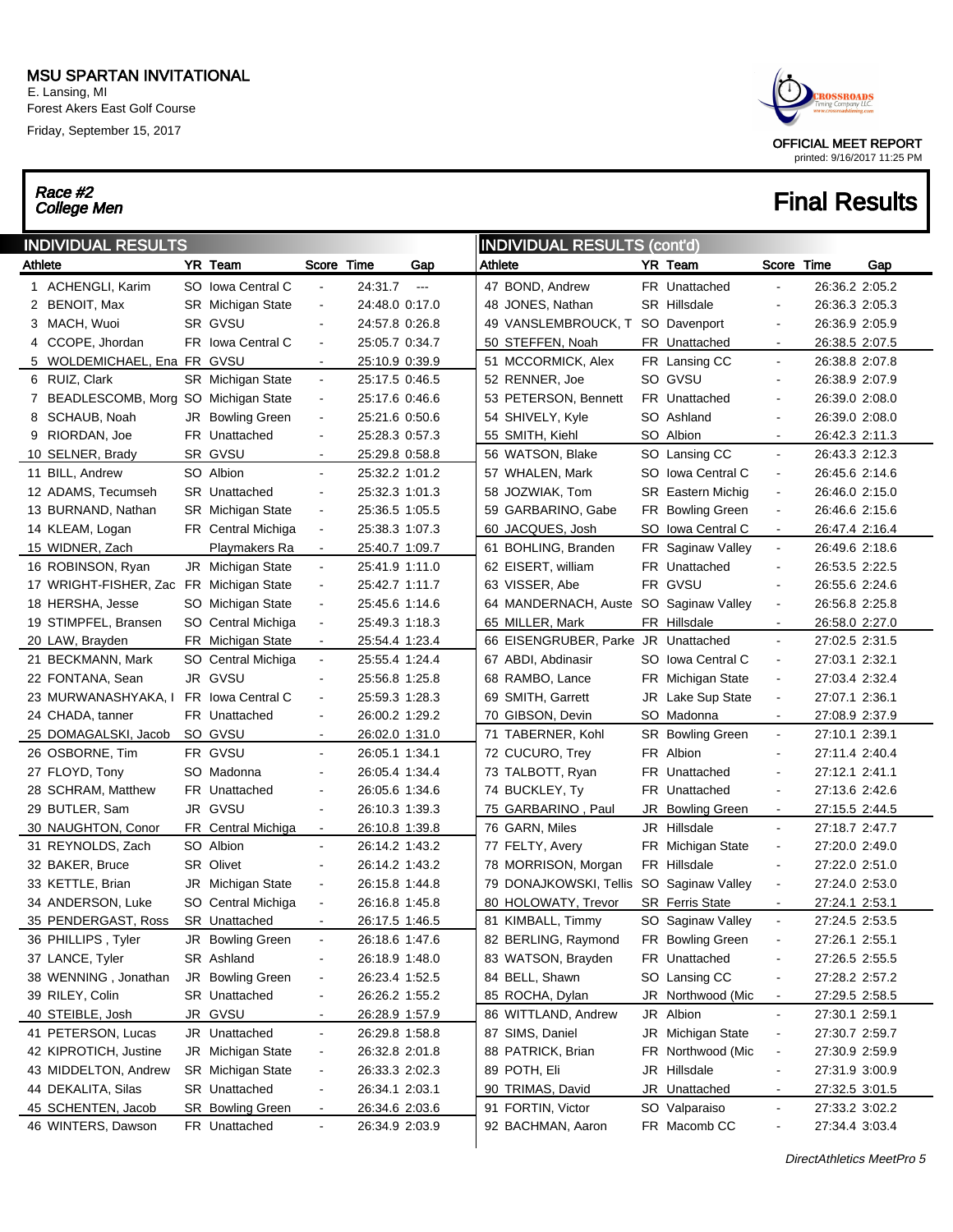E. Lansing, MI Forest Akers East Golf Course Friday, September 15, 2017

# Race #2<br>College Men



## **Final Results**

| <b>INDIVIDUAL RESULTS (cont'd)</b><br>YR Team<br>Score Time<br>YR Team<br>Gap<br>Athlete<br>Score Time<br>Gap<br>Athlete |  |                         |                          |                |  |                        |     |                         |                          |                |  |  |  |
|--------------------------------------------------------------------------------------------------------------------------|--|-------------------------|--------------------------|----------------|--|------------------------|-----|-------------------------|--------------------------|----------------|--|--|--|
|                                                                                                                          |  |                         |                          |                |  |                        |     |                         |                          |                |  |  |  |
| 93 ESKANDR, Peter                                                                                                        |  | SO Iowa Central C       |                          | 27:35.1 3:04.1 |  | 139 MCKENZIE, Zach     |     | <b>JR</b> Ferris State  |                          | 28:14.1 3:43.1 |  |  |  |
| 94 BORKOWSKI, Blake                                                                                                      |  | JR Unattached           | $\overline{\phantom{a}}$ | 27:35.3 3:04.3 |  | 140 CAHOON, Rick       |     | <b>SR</b> Unattached    |                          | 28:14.2 3:43.2 |  |  |  |
| 95 NOBLE, Sidney                                                                                                         |  | SR Valparaiso           | $\blacksquare$           | 27:35.4 3:04.4 |  | 141 BARKER, Caleb      |     | JR Northwood (Mic       | $\blacksquare$           | 28:16.2 3:45.2 |  |  |  |
| 96 SANTANA, Chris                                                                                                        |  | SO Grand Rapids         | $\blacksquare$           | 27:35.6 3:04.6 |  | 142 MYERS, Phoenix     |     | FR Eastern Michig       | $\blacksquare$           | 28:17.5 3:46.5 |  |  |  |
| 97 JONES, David                                                                                                          |  | JR GVSU                 | $\overline{\phantom{a}}$ | 27:35.8 3:04.8 |  | 143 BALINT, Jack       |     | FR Madonna              | $\blacksquare$           | 28:17.8 3:46.8 |  |  |  |
| 98 GUARANO, Paolo                                                                                                        |  | <b>MSU Running</b>      | $\overline{\phantom{a}}$ | 27:36.1 3:05.1 |  | 144 GOODWIN, D'Anthony |     | FR Albion               | $\overline{\phantom{a}}$ | 28:18.0 3:47.0 |  |  |  |
| 99 YAGIELA, Ben                                                                                                          |  | JR Central Michiga      | $\blacksquare$           | 27:37.1 3:06.1 |  | 145 WERNER, Lucas      |     | MSU Running             | $\sim$                   | 28:19.0 3:48.0 |  |  |  |
| 100 BOOTH, Dakota                                                                                                        |  | FR Ashland              | $\blacksquare$           | 27:38.5 3:07.5 |  | 146 PASSORELLI, Nate   |     | FR Davenport            | $\blacksquare$           | 28:20.1 3:49.1 |  |  |  |
| 101 SIEVERT, Tyler                                                                                                       |  | JR Ashland              | $\blacksquare$           | 27:41.3 3:10.3 |  | 147 FELDPAUSCH, Deion  |     | SO Lansing CC           | $\overline{\phantom{a}}$ | 28:23.7 3:52.7 |  |  |  |
| 102 KLINGEL, Mark                                                                                                        |  | JR Albion               | $\overline{\phantom{a}}$ | 27:41.7 3:10.7 |  | 148 BORISCH, Sam       |     | FR Grand Rapids         | $\blacksquare$           | 28:23.7 3:52.7 |  |  |  |
| 103 VOTH, Jonathan                                                                                                       |  | FR Bowling Green        | $\overline{\phantom{a}}$ | 27:41.8 3:10.8 |  | 149 DEHAAN, Kody       |     | FR Albion               | $\blacksquare$           | 28:24.0 3:53.0 |  |  |  |
| 104 WALITS, Liam                                                                                                         |  | FR Albion               | $\overline{\phantom{a}}$ | 27:42.2 3:11.2 |  | 150 BROTHERS, Brennan  |     | FR Wayne State          | $\sim$                   | 28:25.8 3:54.8 |  |  |  |
| 105 EISENGRUBER, Jorda FR Unattached                                                                                     |  |                         | $\blacksquare$           | 27:43.1 3:12.1 |  | 151 NOVAK, Garrett     |     | <b>MSU Running</b>      | $\blacksquare$           | 28:26.9 3:55.9 |  |  |  |
| 106 HALVERSON, Damien                                                                                                    |  | <b>JR</b> Ferris State  | $\blacksquare$           | 27:44.2 3:13.2 |  | 152 WONDAAL, Nick      |     | FR Hillsdale            | $\blacksquare$           | 28:27.4 3:56.4 |  |  |  |
| 107 ZERFAS, Matthew                                                                                                      |  | <b>FR</b> Unattached    | $\overline{\phantom{a}}$ | 27:45.5 3:14.5 |  | 153 BLACK, Joey        |     | FR Valparaiso           | $\overline{\phantom{a}}$ | 28:27.6 3:56.6 |  |  |  |
| 108 DITRI, Adam                                                                                                          |  | SO Albion               | $\blacksquare$           | 27:45.6 3:14.6 |  | 154 MUSSEN, Joshua     |     | FR Michigan-Dearb       | $\overline{\phantom{a}}$ | 28:27.7 3:56.8 |  |  |  |
| 109 LUSK, Lucas                                                                                                          |  | JR Albion               | $\blacksquare$           | 27:46.1 3:15.1 |  | 155 PAOLETTI, Dominic  |     | FR Valparaiso           | $\sim$                   | 28:28.0 3:57.0 |  |  |  |
| 110 REDDEN, Nathaniel                                                                                                    |  | FR Ashland              | $\blacksquare$           | 27:47.1 3:16.1 |  | 156 SLEEMAN, Zachary   |     | Unattached              | $\blacksquare$           | 28:30.6 3:59.6 |  |  |  |
| 111 BREDICE, Cameron                                                                                                     |  | <b>SR</b> Davenport     | $\blacksquare$           | 27:47.2 3:16.2 |  | 157 HOWARD, Owen       |     | FR Unattached           | $\blacksquare$           | 28:30.8 3:59.8 |  |  |  |
| 112 ROEST, Rob                                                                                                           |  | SO Saginaw Valley       | $\overline{\phantom{a}}$ | 27:47.3 3:16.3 |  | 158 CLEMENS, Codey     |     | SO Davenport            | $\overline{\phantom{a}}$ | 28:31.9 4:00.9 |  |  |  |
| 113 BLACKBURN, Romeo                                                                                                     |  | SO Iowa Central C       | $\overline{\phantom{a}}$ | 27:48.1 3:17.1 |  | 159 BURKLAND, David    |     | <b>SR</b> Unattached    | $\overline{\phantom{a}}$ | 28:32.9 4:01.9 |  |  |  |
| 114 ZAREMBA, Ben                                                                                                         |  | FR Unattached           | $\overline{\phantom{a}}$ | 27:51.6 3:20.6 |  | 160 MERCIER, Joseph    |     | SO Madonna              | $\sim$                   | 28:33.3 4:02.3 |  |  |  |
| 115 FERGUSON, Jacob                                                                                                      |  | FR Lansing CC           | $\blacksquare$           | 27:52.7 3:21.7 |  | 161 HALL, Jake         |     | FR Ashland              | $\blacksquare$           | 28:34.0 4:03.0 |  |  |  |
| 116 YOUNG, Zach                                                                                                          |  | FR Eastern Michig       | $\blacksquare$           | 27:53.8 3:22.8 |  | 162 GOOLSBY, Kenny     |     | FR Central Michiga      | $\blacksquare$           | 28:34.1 4:03.1 |  |  |  |
| 117 TOWNE, Mitchell                                                                                                      |  | FR GVSU                 | $\blacksquare$           | 27:54.8 3:23.8 |  | 163 BURELLE, Joey      |     | Playmakers Ra           | $\blacksquare$           | 28:34.7 4:03.7 |  |  |  |
| 118 NEAL, Casey                                                                                                          |  | <b>JR</b> Ferris State  | $\overline{\phantom{a}}$ | 27:57.8 3:26.8 |  | 164 INGRAM, Connor     |     | FR Ashland              | $\blacksquare$           | 28:38.2 4:07.2 |  |  |  |
| 119 JOHNSON, Mitchell                                                                                                    |  | FR Muskegon CC          | $\blacksquare$           | 27:59.2 3:28.2 |  | 165 JOLLEY, Jarred     |     | FR Macomb CC            |                          | 28:38.6 4:07.6 |  |  |  |
| 120 KULKARNI, Kavi                                                                                                       |  | SO Saginaw Valley       | $\blacksquare$           | 28:00.8 3:29.9 |  | 166 FEDOLAK, Chase     |     | FR Macomb CC            | $\blacksquare$           | 28:38.9 4:07.9 |  |  |  |
| 121 ESPARZA, Alec                                                                                                        |  | JR Central Michiga      | $\blacksquare$           | 28:01.3 3:30.3 |  | 167 FLINT, Tanner      |     | <b>SR</b> Lawrence Tech | $\blacksquare$           | 28:41.2 4:10.2 |  |  |  |
| 122 TALJONICK, Ethan                                                                                                     |  | SO Mott CC              | $\overline{\phantom{a}}$ | 28:04.1 3:33.1 |  | 168 ACOYMO, Grant      | SO. | <b>Iowa Central C</b>   | $\blacksquare$           | 28:41.9 4:10.9 |  |  |  |
| 123 BROCKETT, Beau                                                                                                       |  | JR Albion               | $\overline{\phantom{a}}$ | 28:04.2 3:33.3 |  | 169 WILLIAMS, Joshua   |     | FR Michigan-Dearb       | $\blacksquare$           | 28:41.9 4:11.0 |  |  |  |
| 124 MAXWELL, Adam                                                                                                        |  | JR Davenport            | $\blacksquare$           | 28:05.4 3:34.4 |  | 170 SWATON, Kurt       |     | JR Albion               | $\sim$                   | 28:43.6 4:12.6 |  |  |  |
| 125 CHEZICK, Josh                                                                                                        |  | FR Madonna              | $\blacksquare$           | 28:05.8 3:34.8 |  | 171 JAREMA, Aaron      |     | <b>FR</b> Ferris State  | $\blacksquare$           | 28:44.8 4:13.8 |  |  |  |
| 126 JORDAN, Malik                                                                                                        |  | <b>SR</b> Lawrence Tech | $\blacksquare$           | 28:05.9 3:34.9 |  | 172 YANG, Johnathan    |     | SO Unattached           | $\blacksquare$           | 28:44.9 4:13.9 |  |  |  |
| 127 MACDONALD, Mitch                                                                                                     |  | FR Macomb CC            |                          | 28:06.3 3:35.3 |  | 173 SHELLEY, Jack      |     | FR Hillsdale            | $\blacksquare$           | 28:45.0 4:14.1 |  |  |  |
| 128 BAUMGARDNER, Cha SO Albion                                                                                           |  |                         |                          | 28:06.9 3:35.9 |  | 174 GREALISH, Rhys     |     | FR Eastern Michig       | $\blacksquare$           | 28:45.9 4:14.9 |  |  |  |
| 129 NIVISION, Hunter                                                                                                     |  | Unattached              |                          | 28:08.2 3:37.2 |  | 175 YOUNG, Jacob       |     | <b>MSU Running</b>      | $\blacksquare$           | 28:46.4 4:15.4 |  |  |  |
| 130 SMITH, Mark                                                                                                          |  | JR Olivet               |                          | 28:08.4 3:37.4 |  | 176 TOWIANSKI, Alex    |     | SO Lawrence Tech        | $\blacksquare$           | 28:48.2 4:17.2 |  |  |  |
| 131 KENNEY, Patrick                                                                                                      |  | JR Unattached           | $\overline{\phantom{a}}$ | 28:09.3 3:38.3 |  | 177 OMELL, Alec        |     | SR Central Michiga      | $\blacksquare$           | 28:49.4 4:18.4 |  |  |  |
| 132 BLUM, Cody                                                                                                           |  | FR Ashland              |                          | 28:09.9 3:38.9 |  | 178 JOE, Johnelle      |     | FR Eastern Michig       | $\blacksquare$           | 28:50.1 4:19.1 |  |  |  |
| 133 TURGEON, Jacob                                                                                                       |  | Unattached              |                          | 28:10.1 3:39.1 |  | 179 THAYER, Trystan    |     | FR Grand Rapids         | $\blacksquare$           | 28:50.4 4:19.4 |  |  |  |
| 134 EDWARDS, Nate                                                                                                        |  | SO Grand Rapids         | $\blacksquare$           | 28:10.8 3:39.8 |  | 180 HESS, Caleb        |     | SR Eastern Michig       | $\blacksquare$           | 28:51.2 4:20.2 |  |  |  |
| 135 MOHAMED, Abdul                                                                                                       |  | FR Iowa Central C       | $\blacksquare$           | 28:11.1 3:40.1 |  | 181 SILVESTRI, Ryan    |     | SO Saginaw Valley       | $\blacksquare$           | 28:54.7 4:23.7 |  |  |  |
| 136 PINTER, David                                                                                                        |  | FR Albion               | $\blacksquare$           | 28:11.6 3:40.6 |  | 182 BAUTISTA-CATALAN,  |     | FR Ashland              | $\overline{\phantom{a}}$ | 28:55.5 4:24.5 |  |  |  |
| 137 MILES, Jack                                                                                                          |  | JR Lake Sup State       | $\overline{\phantom{a}}$ | 28:12.5 3:41.5 |  | 183 CLEVLAND, Gage     |     | <b>SO</b> Ferris State  | $\blacksquare$           | 28:55.7 4:24.7 |  |  |  |
| 138 JOHNSON, Ian                                                                                                         |  | FR Ashland              |                          | 28:13.8 3:42.8 |  | 184 MITTER, David      |     | FR Lake Sup State       | $\blacksquare$           | 28:55.8 4:24.8 |  |  |  |
|                                                                                                                          |  |                         |                          |                |  |                        |     |                         |                          |                |  |  |  |

DirectAthletics MeetPro 6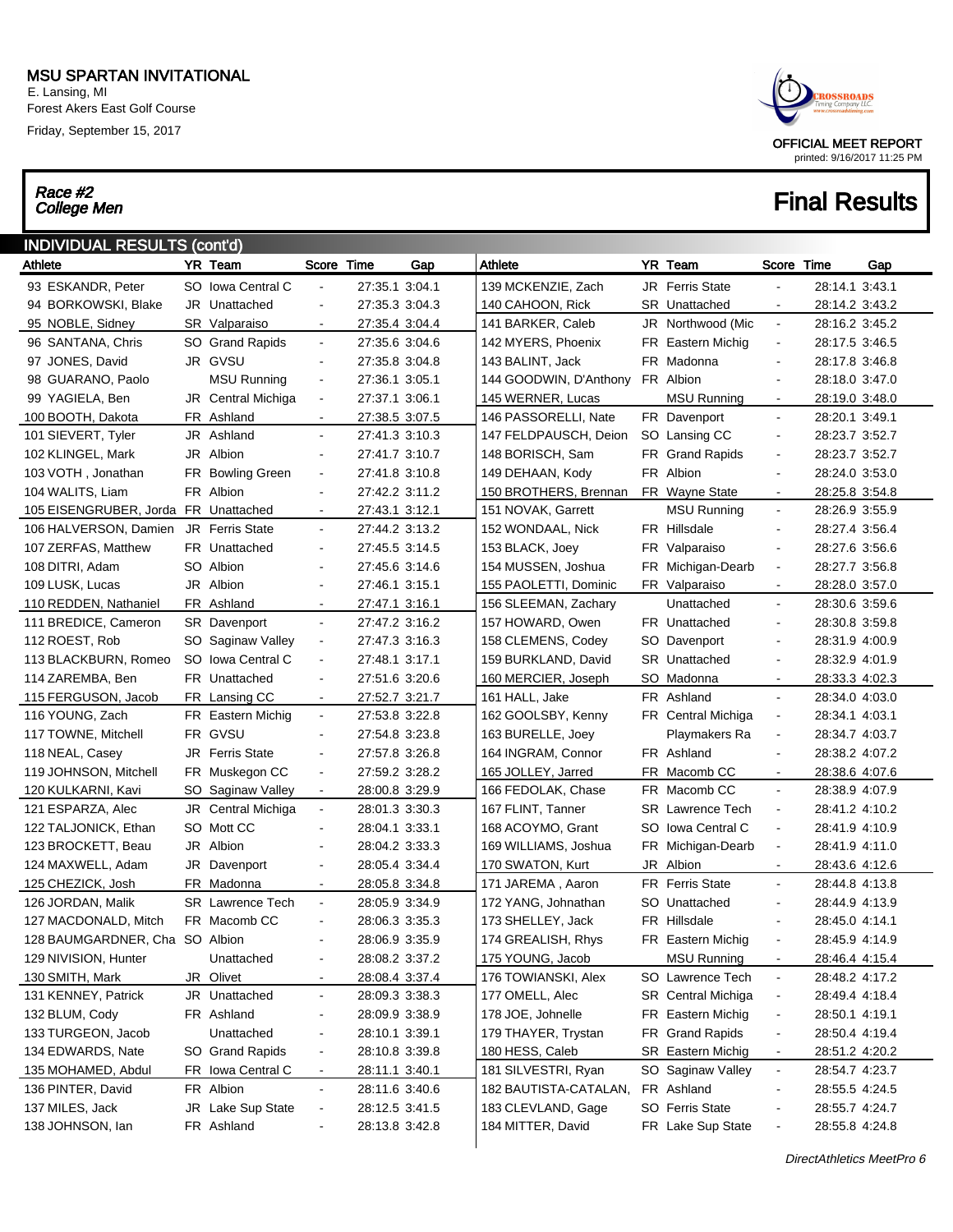E. Lansing, MI Forest Akers East Golf Course Friday, September 15, 2017

# Race #2<br>College Men



| YR Team<br>Score Time<br>Athlete<br><b>YR Team</b><br>Gap<br>Time<br>Gap<br>Athlete<br>Score<br>231 ARP, Isaac<br>185 PASCHE, Max<br>SO Lansing CC<br>28:56.8 4:25.8<br>FR Grand Rapids<br>29:57.9 5:26.9<br>$\blacksquare$<br>186 BUURSTRA, Bruce<br>SO Grand Rapids<br>28:57.7 4:26.7<br>232 CARLOCK, Andrew<br>30:01.5 5:30.5<br>SO.<br>Lansing CC<br>$\blacksquare$<br>$\blacksquare$<br>28:58.9 4:27.9<br>233 BROOKS, Zane<br>Albion<br>187 SAKKINEN, Luke<br>FR Lansing CC<br>JR<br>30:03.0 5:32.0<br>$\blacksquare$<br>$\blacksquare$<br>188 COOK, lan<br>FR Eastern Michig<br>29:01.3 4:30.3<br>234 HICKEY, Connor<br>30:03.3 5:32.3<br>JR<br>Valparaiso<br>$\blacksquare$<br>$\sim$<br><b>FR</b> Ferris State<br>29:01.8 4:30.8<br>235 DAVITT, Nick<br>189 JACOBS, Mark<br>SO Davenport<br>30:03.6 5:32.6<br>$\blacksquare$<br>$\sim$<br>29:02.0 4:31.0<br>236 MOSHER, Dylan<br>SO Mott CC<br>30:04.7 5:33.7<br>190 ZANGE, Tim<br>JR Valparaiso<br>$\blacksquare$<br>$\blacksquare$<br>191 VANPELT, Riley<br><b>MSU Running</b><br>29:02.8 4:31.8<br>237 LIPE, Elliott<br>30:05.0 5:34.0<br>FR Lansing CC<br>$\blacksquare$<br>$\blacksquare$<br>FR Lake Sup State<br>238 PATIL, Mayur<br>192 DELPIERE, Kendal<br>29:03.0 4:32.0<br><b>SR</b> Davenport<br>30:06.4 5:35.4<br>$\overline{\phantom{a}}$<br>$\blacksquare$<br>29:04.5 4:33.5<br>239 DINGWALL, Andrew<br>FR Unattached<br>30:06.7 5:35.7<br>193 QUINTANA, Santiago<br>JR Hillsdale<br>$\overline{\phantom{a}}$<br>$\sim$<br>SO Wayne State<br>29:05.0 4:34.0<br>240 CARMEAN, Tylor<br>FR Muskegon CC<br>194 SMITH, Dillon<br>30:07.8 5:36.8<br>$\blacksquare$<br>$\sim$<br>195 WALTERS, Jordan<br>241 BADGLEY, Alec<br>JR Albion<br>30:08.8 5:37.8<br>SO Saginaw Valley<br>29:05.4 4:34.4<br>$\blacksquare$<br>$\blacksquare$<br>196 BECKER, Jesse<br><b>FR</b> Unattached<br>29:05.9 4:34.9<br><b>MSU Running</b><br>242 BRETTSCHNEIDER, T<br>30:11.2 5:40.2<br>$\blacksquare$<br>$\overline{\phantom{a}}$<br>FR Ashland<br>FR Iowa Central C<br>30:13.7 5:42.7<br>197 FRIEBEL, Daniel<br>29:06.2 4:35.2<br>243 SCHAFFER, Dalton<br>$\blacksquare$<br>$\blacksquare$<br>SO GVSU<br>29:06.9 4:35.9<br>244 ALBERTS, John<br><b>Ferris State</b><br>30:15.9 5:44.9<br>198 HERRMANN, Colin<br>JR<br>$\blacksquare$<br>$\blacksquare$<br>SO Central Michiga<br>29:07.2 4:36.3<br>245 ROBERTSON, Henry<br>FR Michigan-Dearb<br>30:19.7 5:48.7<br>199 GRIFKA, Adam<br>$\overline{\phantom{a}}$<br>$\sim$<br>SO Iowa Central C<br>29:09.0 4:38.0<br>246 JOHNSON, Josh<br>FR St Clair County<br>30:22.0 5:51.0<br>200 BULTEN, Chase<br>$\blacksquare$<br>$\blacksquare$<br>201 BOWEN, John<br>JR Lawrence Tech<br>29:09.9 4:38.9<br>247 MICHNO, Thomas<br>FR Albion<br>30:25.3 5:54.3<br>$\blacksquare$<br>$\blacksquare$<br>SR Albion<br>248 FISHER, Sean<br>30:29.1 5:58.1<br>202 DERMODY, Alex<br>29:10.1 4:39.1<br>JR<br>Michigan-Dearb<br>$\overline{\phantom{a}}$<br>$\blacksquare$<br>FR Northwood (Mic<br>29:11.0 4:40.0<br>249 TRIPP, Cody<br>FR Ashland<br>30:29.5 5:58.5<br>203 DEW, Tyler<br>$\blacksquare$<br>$\overline{\phantom{a}}$<br>SR Wayne State<br>29:14.0 4:43.0<br>250 NICKELL, Riley<br>FR Macomb CC<br>30:29.7 5:58.7<br>204 SALTER, Kevin<br>$\overline{\phantom{a}}$<br>$\sim$<br>251 DANDRON, Joe<br><b>MSU Running</b><br>30:32.0 6:01.0<br>205 HOTOVY, Brad<br>FR Davenport<br>29:15.0 4:44.0<br>$\blacksquare$<br>$\blacksquare$<br>FR Valparaiso<br>29:19.2 4:48.2<br>252 ISRAELS, Ethan<br><b>SO</b> Ferris State<br>30:32.5 6:01.6<br>206 IZEWSKI, Nathan<br>$\blacksquare$<br>$\blacksquare$<br><b>FR</b> Ferris State<br>29:21.0 4:50.0<br>253 HEARNS, Dylan<br><b>FR</b> Ferris State<br>30:32.8 6:01.8<br>207 RACKLEY, Weston<br>$\overline{\phantom{a}}$<br>$\blacksquare$<br>Michigan-Dearb<br>29:22.6 4:51.6<br>254 HEGGER, Joe<br><b>MSU Running</b><br>30:33.7 6:02.7<br>208 NOWAK, Sean<br>$\blacksquare$<br>$\overline{\phantom{a}}$<br>209 KOCH, Brendon<br><b>JR</b> Lawrence Tech<br>29:24.0 4:53.0<br>255 KENNY, Jacob<br>FR Grand Rapids<br>30:34.6 6:03.6<br>$\overline{\phantom{a}}$<br>$\sim$<br>SO Unattached<br>256 RICE, Oliver<br>FR Alpena CC<br>30:36.4 6:05.4<br>210 ANDERSON, Ben<br>29:24.4 4:53.4<br>$\blacksquare$<br>$\blacksquare$<br>211 URSAKI, Justin<br>SR Unattached<br>29:30.2 4:59.2<br>257 DROSTE, Tanner<br>SR Davenport<br>30:37.7 6:06.7<br>$\blacksquare$<br>$\blacksquare$<br>29:31.7 5:00.7<br>258 GARY, Brandon<br>SO Albion<br>30:38.0 6:07.0<br>212 PISCHNER, Jonathon<br>SO Alpena CC<br>$\blacksquare$<br>$\blacksquare$<br>FR Iowa Central C<br>259 WHINNERY, Ryan<br><b>MSU Running</b><br>30:38.9 6:07.9<br>213 HALVERSON, Jason<br>29:32.4 5:01.4<br>$\blacksquare$<br>$\sim$<br>214 BRETZKE, Hayden<br>FR Northwood (Mic<br>29:32.6 5:01.6<br>260 PUTT, Alex<br>SO Wayne State<br>30:42.8 6:11.8<br>$\overline{\phantom{a}}$<br>$\sim$<br>215 MACDONALD, Zach<br>FR Macomb CC<br>261 HOEFLER, Jimmy<br><b>JR</b> Lawrence Tech<br>30:42.9 6:11.9<br>29:33.1 5:02.1<br>$\blacksquare$<br>$\blacksquare$<br>216 MYERS, Donovan<br>FR Eastern Michig<br>29:33.3 5:02.3<br>262 CANNA, Ryan<br><b>MSU Running</b><br>30:42.9 6:11.9<br>$\blacksquare$<br>$\blacksquare$<br>29:34.5 5:03.5<br>FR St Clair County<br>30:43.9 6:12.9<br>217 DULWORTH, Jack<br>SO Jackson CC<br>263 HUGHES, Brandon<br>$\blacksquare$<br>$\sim$<br>FR Lansing CC<br>SO Madonna<br>218 BAIRD, Alan<br>29:34.7 5:03.7<br>264 BOLLINGER, Alec<br>30:44.1 6:13.1<br>$\blacksquare$<br>$\blacksquare$<br>FR Lansing CC<br>29:37.2 5:06.2<br>265 DELL, Luke<br><b>MSU Running</b><br>219 YOUNGBLOOD, Jack<br>30:47.2 6:16.2<br>$\blacksquare$<br>$\sim$<br>220 ZABRICKY, Ben<br>29:40.3 5:09.3<br>FR Iowa Central C<br>JR Valparaiso<br>266 BYNUM, Dominique<br>30:47.8 6:16.8<br>$\blacksquare$<br>29:40.9 5:09.9<br>267 VIECK, Pat<br>221 MANGULABNAN, Rya<br>SO Wayne State<br>JR Valparaiso<br>30:50.0 6:19.0<br>$\blacksquare$<br>FR Muskegon CC<br>222 FITSUM, Hayelom<br>FR Eastern Michig<br>29:40.9 5:09.9<br>268 LOCKARD, Raven<br>30:50.9 6:19.9<br>$\overline{\phantom{a}}$<br>$\blacksquare$<br>FR Grand Rapids<br>269 KAASTRA, Samuel<br>223 SANTANA, Daniel<br>29:41.1 5:10.1<br><b>MSU Running</b><br>30:51.3 6:20.3<br>$\overline{\phantom{a}}$<br>$\blacksquare$<br>SO Madonna<br>29:45.8 5:14.8<br>270 COSTA, Jaden<br>FR Olivet<br>224 RODRIGUEZ, David<br>30:53.0 6:22.0<br>$\overline{\phantom{a}}$<br>$\blacksquare$<br>FR Macomb CC<br>271 LOMUSCIO, Joshua<br>JR Madonna<br>225 SZYMANSKI, Tom<br>29:50.6 5:19.6<br>30:53.4 6:22.4<br>$\blacksquare$<br>$\blacksquare$<br>SO Albion<br>29:51.9 5:20.9<br>FR Northwood (Mic<br>226 FRIESWYK, Nate<br>272 ALLEN, Michael<br>30:54.9 6:23.9<br>$\blacksquare$<br>$\overline{\phantom{a}}$<br>JR Davenport<br>FR Michigan-Dearb<br>227 DIAMOND, Zach<br>29:52.1 5:21.1<br>273 LAFAVE, Frank<br>30:57.8 6:26.8<br>$\overline{\phantom{a}}$<br>$\overline{\phantom{a}}$<br><b>MSU Running</b><br>29:55.7 5:24.7<br>SO Olivet<br>228 LANGLINAIS, Austin<br>274 THURMAN, James<br>30:58.7 6:27.7<br>$\overline{\phantom{a}}$<br>$\overline{\phantom{a}}$<br>229 SLOTTEN, Peter<br>FR Unattached<br>29:55.9 5:24.9<br>275 LANG, Paul<br>FR Ashland<br>30:59.6 6:28.6<br>$\blacksquare$<br>$\overline{\phantom{a}}$<br>230 KOHN, Andrew<br>JR Lake Sup State<br>JR Michigan-Dearb<br>29:57.2 5:26.2<br>276 RICHARDS, Dylan<br>31:01.3 6:30.3<br>$\blacksquare$<br>$\blacksquare$ | <b>INDIVIDUAL RESULTS (cont'd)</b> |  |  |  |  |  |  |
|--------------------------------------------------------------------------------------------------------------------------------------------------------------------------------------------------------------------------------------------------------------------------------------------------------------------------------------------------------------------------------------------------------------------------------------------------------------------------------------------------------------------------------------------------------------------------------------------------------------------------------------------------------------------------------------------------------------------------------------------------------------------------------------------------------------------------------------------------------------------------------------------------------------------------------------------------------------------------------------------------------------------------------------------------------------------------------------------------------------------------------------------------------------------------------------------------------------------------------------------------------------------------------------------------------------------------------------------------------------------------------------------------------------------------------------------------------------------------------------------------------------------------------------------------------------------------------------------------------------------------------------------------------------------------------------------------------------------------------------------------------------------------------------------------------------------------------------------------------------------------------------------------------------------------------------------------------------------------------------------------------------------------------------------------------------------------------------------------------------------------------------------------------------------------------------------------------------------------------------------------------------------------------------------------------------------------------------------------------------------------------------------------------------------------------------------------------------------------------------------------------------------------------------------------------------------------------------------------------------------------------------------------------------------------------------------------------------------------------------------------------------------------------------------------------------------------------------------------------------------------------------------------------------------------------------------------------------------------------------------------------------------------------------------------------------------------------------------------------------------------------------------------------------------------------------------------------------------------------------------------------------------------------------------------------------------------------------------------------------------------------------------------------------------------------------------------------------------------------------------------------------------------------------------------------------------------------------------------------------------------------------------------------------------------------------------------------------------------------------------------------------------------------------------------------------------------------------------------------------------------------------------------------------------------------------------------------------------------------------------------------------------------------------------------------------------------------------------------------------------------------------------------------------------------------------------------------------------------------------------------------------------------------------------------------------------------------------------------------------------------------------------------------------------------------------------------------------------------------------------------------------------------------------------------------------------------------------------------------------------------------------------------------------------------------------------------------------------------------------------------------------------------------------------------------------------------------------------------------------------------------------------------------------------------------------------------------------------------------------------------------------------------------------------------------------------------------------------------------------------------------------------------------------------------------------------------------------------------------------------------------------------------------------------------------------------------------------------------------------------------------------------------------------------------------------------------------------------------------------------------------------------------------------------------------------------------------------------------------------------------------------------------------------------------------------------------------------------------------------------------------------------------------------------------------------------------------------------------------------------------------------------------------------------------------------------------------------------------------------------------------------------------------------------------------------------------------------------------------------------------------------------------------------------------------------------------------------------------------------------------------------------------------------------------------------------------------------------------------------------------------------------------------------------------------------------------------------------------------------------------------------------------------------------------------------------------------------------------------------------------------------------------------------------------------------------------------------------------------------------------------------------------------------------------------------------------------------------------------------------------------------------------------------------------------------------------------------------------------------------------------------------------------------------------------------------------------------------------------------------------------------------------------------------------------------------------------------------------------------------------------------------------------------------------------------------------------------------------------------------------------------------------------------------------------------------------------------------------|------------------------------------|--|--|--|--|--|--|
|                                                                                                                                                                                                                                                                                                                                                                                                                                                                                                                                                                                                                                                                                                                                                                                                                                                                                                                                                                                                                                                                                                                                                                                                                                                                                                                                                                                                                                                                                                                                                                                                                                                                                                                                                                                                                                                                                                                                                                                                                                                                                                                                                                                                                                                                                                                                                                                                                                                                                                                                                                                                                                                                                                                                                                                                                                                                                                                                                                                                                                                                                                                                                                                                                                                                                                                                                                                                                                                                                                                                                                                                                                                                                                                                                                                                                                                                                                                                                                                                                                                                                                                                                                                                                                                                                                                                                                                                                                                                                                                                                                                                                                                                                                                                                                                                                                                                                                                                                                                                                                                                                                                                                                                                                                                                                                                                                                                                                                                                                                                                                                                                                                                                                                                                                                                                                                                                                                                                                                                                                                                                                                                                                                                                                                                                                                                                                                                                                                                                                                                                                                                                                                                                                                                                                                                                                                                                                                                                                                                                                                                                                                                                                                                                                                                                                                                                                                                                                                                                          |                                    |  |  |  |  |  |  |
|                                                                                                                                                                                                                                                                                                                                                                                                                                                                                                                                                                                                                                                                                                                                                                                                                                                                                                                                                                                                                                                                                                                                                                                                                                                                                                                                                                                                                                                                                                                                                                                                                                                                                                                                                                                                                                                                                                                                                                                                                                                                                                                                                                                                                                                                                                                                                                                                                                                                                                                                                                                                                                                                                                                                                                                                                                                                                                                                                                                                                                                                                                                                                                                                                                                                                                                                                                                                                                                                                                                                                                                                                                                                                                                                                                                                                                                                                                                                                                                                                                                                                                                                                                                                                                                                                                                                                                                                                                                                                                                                                                                                                                                                                                                                                                                                                                                                                                                                                                                                                                                                                                                                                                                                                                                                                                                                                                                                                                                                                                                                                                                                                                                                                                                                                                                                                                                                                                                                                                                                                                                                                                                                                                                                                                                                                                                                                                                                                                                                                                                                                                                                                                                                                                                                                                                                                                                                                                                                                                                                                                                                                                                                                                                                                                                                                                                                                                                                                                                                          |                                    |  |  |  |  |  |  |
|                                                                                                                                                                                                                                                                                                                                                                                                                                                                                                                                                                                                                                                                                                                                                                                                                                                                                                                                                                                                                                                                                                                                                                                                                                                                                                                                                                                                                                                                                                                                                                                                                                                                                                                                                                                                                                                                                                                                                                                                                                                                                                                                                                                                                                                                                                                                                                                                                                                                                                                                                                                                                                                                                                                                                                                                                                                                                                                                                                                                                                                                                                                                                                                                                                                                                                                                                                                                                                                                                                                                                                                                                                                                                                                                                                                                                                                                                                                                                                                                                                                                                                                                                                                                                                                                                                                                                                                                                                                                                                                                                                                                                                                                                                                                                                                                                                                                                                                                                                                                                                                                                                                                                                                                                                                                                                                                                                                                                                                                                                                                                                                                                                                                                                                                                                                                                                                                                                                                                                                                                                                                                                                                                                                                                                                                                                                                                                                                                                                                                                                                                                                                                                                                                                                                                                                                                                                                                                                                                                                                                                                                                                                                                                                                                                                                                                                                                                                                                                                                          |                                    |  |  |  |  |  |  |
|                                                                                                                                                                                                                                                                                                                                                                                                                                                                                                                                                                                                                                                                                                                                                                                                                                                                                                                                                                                                                                                                                                                                                                                                                                                                                                                                                                                                                                                                                                                                                                                                                                                                                                                                                                                                                                                                                                                                                                                                                                                                                                                                                                                                                                                                                                                                                                                                                                                                                                                                                                                                                                                                                                                                                                                                                                                                                                                                                                                                                                                                                                                                                                                                                                                                                                                                                                                                                                                                                                                                                                                                                                                                                                                                                                                                                                                                                                                                                                                                                                                                                                                                                                                                                                                                                                                                                                                                                                                                                                                                                                                                                                                                                                                                                                                                                                                                                                                                                                                                                                                                                                                                                                                                                                                                                                                                                                                                                                                                                                                                                                                                                                                                                                                                                                                                                                                                                                                                                                                                                                                                                                                                                                                                                                                                                                                                                                                                                                                                                                                                                                                                                                                                                                                                                                                                                                                                                                                                                                                                                                                                                                                                                                                                                                                                                                                                                                                                                                                                          |                                    |  |  |  |  |  |  |
|                                                                                                                                                                                                                                                                                                                                                                                                                                                                                                                                                                                                                                                                                                                                                                                                                                                                                                                                                                                                                                                                                                                                                                                                                                                                                                                                                                                                                                                                                                                                                                                                                                                                                                                                                                                                                                                                                                                                                                                                                                                                                                                                                                                                                                                                                                                                                                                                                                                                                                                                                                                                                                                                                                                                                                                                                                                                                                                                                                                                                                                                                                                                                                                                                                                                                                                                                                                                                                                                                                                                                                                                                                                                                                                                                                                                                                                                                                                                                                                                                                                                                                                                                                                                                                                                                                                                                                                                                                                                                                                                                                                                                                                                                                                                                                                                                                                                                                                                                                                                                                                                                                                                                                                                                                                                                                                                                                                                                                                                                                                                                                                                                                                                                                                                                                                                                                                                                                                                                                                                                                                                                                                                                                                                                                                                                                                                                                                                                                                                                                                                                                                                                                                                                                                                                                                                                                                                                                                                                                                                                                                                                                                                                                                                                                                                                                                                                                                                                                                                          |                                    |  |  |  |  |  |  |
|                                                                                                                                                                                                                                                                                                                                                                                                                                                                                                                                                                                                                                                                                                                                                                                                                                                                                                                                                                                                                                                                                                                                                                                                                                                                                                                                                                                                                                                                                                                                                                                                                                                                                                                                                                                                                                                                                                                                                                                                                                                                                                                                                                                                                                                                                                                                                                                                                                                                                                                                                                                                                                                                                                                                                                                                                                                                                                                                                                                                                                                                                                                                                                                                                                                                                                                                                                                                                                                                                                                                                                                                                                                                                                                                                                                                                                                                                                                                                                                                                                                                                                                                                                                                                                                                                                                                                                                                                                                                                                                                                                                                                                                                                                                                                                                                                                                                                                                                                                                                                                                                                                                                                                                                                                                                                                                                                                                                                                                                                                                                                                                                                                                                                                                                                                                                                                                                                                                                                                                                                                                                                                                                                                                                                                                                                                                                                                                                                                                                                                                                                                                                                                                                                                                                                                                                                                                                                                                                                                                                                                                                                                                                                                                                                                                                                                                                                                                                                                                                          |                                    |  |  |  |  |  |  |
|                                                                                                                                                                                                                                                                                                                                                                                                                                                                                                                                                                                                                                                                                                                                                                                                                                                                                                                                                                                                                                                                                                                                                                                                                                                                                                                                                                                                                                                                                                                                                                                                                                                                                                                                                                                                                                                                                                                                                                                                                                                                                                                                                                                                                                                                                                                                                                                                                                                                                                                                                                                                                                                                                                                                                                                                                                                                                                                                                                                                                                                                                                                                                                                                                                                                                                                                                                                                                                                                                                                                                                                                                                                                                                                                                                                                                                                                                                                                                                                                                                                                                                                                                                                                                                                                                                                                                                                                                                                                                                                                                                                                                                                                                                                                                                                                                                                                                                                                                                                                                                                                                                                                                                                                                                                                                                                                                                                                                                                                                                                                                                                                                                                                                                                                                                                                                                                                                                                                                                                                                                                                                                                                                                                                                                                                                                                                                                                                                                                                                                                                                                                                                                                                                                                                                                                                                                                                                                                                                                                                                                                                                                                                                                                                                                                                                                                                                                                                                                                                          |                                    |  |  |  |  |  |  |
|                                                                                                                                                                                                                                                                                                                                                                                                                                                                                                                                                                                                                                                                                                                                                                                                                                                                                                                                                                                                                                                                                                                                                                                                                                                                                                                                                                                                                                                                                                                                                                                                                                                                                                                                                                                                                                                                                                                                                                                                                                                                                                                                                                                                                                                                                                                                                                                                                                                                                                                                                                                                                                                                                                                                                                                                                                                                                                                                                                                                                                                                                                                                                                                                                                                                                                                                                                                                                                                                                                                                                                                                                                                                                                                                                                                                                                                                                                                                                                                                                                                                                                                                                                                                                                                                                                                                                                                                                                                                                                                                                                                                                                                                                                                                                                                                                                                                                                                                                                                                                                                                                                                                                                                                                                                                                                                                                                                                                                                                                                                                                                                                                                                                                                                                                                                                                                                                                                                                                                                                                                                                                                                                                                                                                                                                                                                                                                                                                                                                                                                                                                                                                                                                                                                                                                                                                                                                                                                                                                                                                                                                                                                                                                                                                                                                                                                                                                                                                                                                          |                                    |  |  |  |  |  |  |
|                                                                                                                                                                                                                                                                                                                                                                                                                                                                                                                                                                                                                                                                                                                                                                                                                                                                                                                                                                                                                                                                                                                                                                                                                                                                                                                                                                                                                                                                                                                                                                                                                                                                                                                                                                                                                                                                                                                                                                                                                                                                                                                                                                                                                                                                                                                                                                                                                                                                                                                                                                                                                                                                                                                                                                                                                                                                                                                                                                                                                                                                                                                                                                                                                                                                                                                                                                                                                                                                                                                                                                                                                                                                                                                                                                                                                                                                                                                                                                                                                                                                                                                                                                                                                                                                                                                                                                                                                                                                                                                                                                                                                                                                                                                                                                                                                                                                                                                                                                                                                                                                                                                                                                                                                                                                                                                                                                                                                                                                                                                                                                                                                                                                                                                                                                                                                                                                                                                                                                                                                                                                                                                                                                                                                                                                                                                                                                                                                                                                                                                                                                                                                                                                                                                                                                                                                                                                                                                                                                                                                                                                                                                                                                                                                                                                                                                                                                                                                                                                          |                                    |  |  |  |  |  |  |
|                                                                                                                                                                                                                                                                                                                                                                                                                                                                                                                                                                                                                                                                                                                                                                                                                                                                                                                                                                                                                                                                                                                                                                                                                                                                                                                                                                                                                                                                                                                                                                                                                                                                                                                                                                                                                                                                                                                                                                                                                                                                                                                                                                                                                                                                                                                                                                                                                                                                                                                                                                                                                                                                                                                                                                                                                                                                                                                                                                                                                                                                                                                                                                                                                                                                                                                                                                                                                                                                                                                                                                                                                                                                                                                                                                                                                                                                                                                                                                                                                                                                                                                                                                                                                                                                                                                                                                                                                                                                                                                                                                                                                                                                                                                                                                                                                                                                                                                                                                                                                                                                                                                                                                                                                                                                                                                                                                                                                                                                                                                                                                                                                                                                                                                                                                                                                                                                                                                                                                                                                                                                                                                                                                                                                                                                                                                                                                                                                                                                                                                                                                                                                                                                                                                                                                                                                                                                                                                                                                                                                                                                                                                                                                                                                                                                                                                                                                                                                                                                          |                                    |  |  |  |  |  |  |
|                                                                                                                                                                                                                                                                                                                                                                                                                                                                                                                                                                                                                                                                                                                                                                                                                                                                                                                                                                                                                                                                                                                                                                                                                                                                                                                                                                                                                                                                                                                                                                                                                                                                                                                                                                                                                                                                                                                                                                                                                                                                                                                                                                                                                                                                                                                                                                                                                                                                                                                                                                                                                                                                                                                                                                                                                                                                                                                                                                                                                                                                                                                                                                                                                                                                                                                                                                                                                                                                                                                                                                                                                                                                                                                                                                                                                                                                                                                                                                                                                                                                                                                                                                                                                                                                                                                                                                                                                                                                                                                                                                                                                                                                                                                                                                                                                                                                                                                                                                                                                                                                                                                                                                                                                                                                                                                                                                                                                                                                                                                                                                                                                                                                                                                                                                                                                                                                                                                                                                                                                                                                                                                                                                                                                                                                                                                                                                                                                                                                                                                                                                                                                                                                                                                                                                                                                                                                                                                                                                                                                                                                                                                                                                                                                                                                                                                                                                                                                                                                          |                                    |  |  |  |  |  |  |
|                                                                                                                                                                                                                                                                                                                                                                                                                                                                                                                                                                                                                                                                                                                                                                                                                                                                                                                                                                                                                                                                                                                                                                                                                                                                                                                                                                                                                                                                                                                                                                                                                                                                                                                                                                                                                                                                                                                                                                                                                                                                                                                                                                                                                                                                                                                                                                                                                                                                                                                                                                                                                                                                                                                                                                                                                                                                                                                                                                                                                                                                                                                                                                                                                                                                                                                                                                                                                                                                                                                                                                                                                                                                                                                                                                                                                                                                                                                                                                                                                                                                                                                                                                                                                                                                                                                                                                                                                                                                                                                                                                                                                                                                                                                                                                                                                                                                                                                                                                                                                                                                                                                                                                                                                                                                                                                                                                                                                                                                                                                                                                                                                                                                                                                                                                                                                                                                                                                                                                                                                                                                                                                                                                                                                                                                                                                                                                                                                                                                                                                                                                                                                                                                                                                                                                                                                                                                                                                                                                                                                                                                                                                                                                                                                                                                                                                                                                                                                                                                          |                                    |  |  |  |  |  |  |
|                                                                                                                                                                                                                                                                                                                                                                                                                                                                                                                                                                                                                                                                                                                                                                                                                                                                                                                                                                                                                                                                                                                                                                                                                                                                                                                                                                                                                                                                                                                                                                                                                                                                                                                                                                                                                                                                                                                                                                                                                                                                                                                                                                                                                                                                                                                                                                                                                                                                                                                                                                                                                                                                                                                                                                                                                                                                                                                                                                                                                                                                                                                                                                                                                                                                                                                                                                                                                                                                                                                                                                                                                                                                                                                                                                                                                                                                                                                                                                                                                                                                                                                                                                                                                                                                                                                                                                                                                                                                                                                                                                                                                                                                                                                                                                                                                                                                                                                                                                                                                                                                                                                                                                                                                                                                                                                                                                                                                                                                                                                                                                                                                                                                                                                                                                                                                                                                                                                                                                                                                                                                                                                                                                                                                                                                                                                                                                                                                                                                                                                                                                                                                                                                                                                                                                                                                                                                                                                                                                                                                                                                                                                                                                                                                                                                                                                                                                                                                                                                          |                                    |  |  |  |  |  |  |
|                                                                                                                                                                                                                                                                                                                                                                                                                                                                                                                                                                                                                                                                                                                                                                                                                                                                                                                                                                                                                                                                                                                                                                                                                                                                                                                                                                                                                                                                                                                                                                                                                                                                                                                                                                                                                                                                                                                                                                                                                                                                                                                                                                                                                                                                                                                                                                                                                                                                                                                                                                                                                                                                                                                                                                                                                                                                                                                                                                                                                                                                                                                                                                                                                                                                                                                                                                                                                                                                                                                                                                                                                                                                                                                                                                                                                                                                                                                                                                                                                                                                                                                                                                                                                                                                                                                                                                                                                                                                                                                                                                                                                                                                                                                                                                                                                                                                                                                                                                                                                                                                                                                                                                                                                                                                                                                                                                                                                                                                                                                                                                                                                                                                                                                                                                                                                                                                                                                                                                                                                                                                                                                                                                                                                                                                                                                                                                                                                                                                                                                                                                                                                                                                                                                                                                                                                                                                                                                                                                                                                                                                                                                                                                                                                                                                                                                                                                                                                                                                          |                                    |  |  |  |  |  |  |
|                                                                                                                                                                                                                                                                                                                                                                                                                                                                                                                                                                                                                                                                                                                                                                                                                                                                                                                                                                                                                                                                                                                                                                                                                                                                                                                                                                                                                                                                                                                                                                                                                                                                                                                                                                                                                                                                                                                                                                                                                                                                                                                                                                                                                                                                                                                                                                                                                                                                                                                                                                                                                                                                                                                                                                                                                                                                                                                                                                                                                                                                                                                                                                                                                                                                                                                                                                                                                                                                                                                                                                                                                                                                                                                                                                                                                                                                                                                                                                                                                                                                                                                                                                                                                                                                                                                                                                                                                                                                                                                                                                                                                                                                                                                                                                                                                                                                                                                                                                                                                                                                                                                                                                                                                                                                                                                                                                                                                                                                                                                                                                                                                                                                                                                                                                                                                                                                                                                                                                                                                                                                                                                                                                                                                                                                                                                                                                                                                                                                                                                                                                                                                                                                                                                                                                                                                                                                                                                                                                                                                                                                                                                                                                                                                                                                                                                                                                                                                                                                          |                                    |  |  |  |  |  |  |
|                                                                                                                                                                                                                                                                                                                                                                                                                                                                                                                                                                                                                                                                                                                                                                                                                                                                                                                                                                                                                                                                                                                                                                                                                                                                                                                                                                                                                                                                                                                                                                                                                                                                                                                                                                                                                                                                                                                                                                                                                                                                                                                                                                                                                                                                                                                                                                                                                                                                                                                                                                                                                                                                                                                                                                                                                                                                                                                                                                                                                                                                                                                                                                                                                                                                                                                                                                                                                                                                                                                                                                                                                                                                                                                                                                                                                                                                                                                                                                                                                                                                                                                                                                                                                                                                                                                                                                                                                                                                                                                                                                                                                                                                                                                                                                                                                                                                                                                                                                                                                                                                                                                                                                                                                                                                                                                                                                                                                                                                                                                                                                                                                                                                                                                                                                                                                                                                                                                                                                                                                                                                                                                                                                                                                                                                                                                                                                                                                                                                                                                                                                                                                                                                                                                                                                                                                                                                                                                                                                                                                                                                                                                                                                                                                                                                                                                                                                                                                                                                          |                                    |  |  |  |  |  |  |
|                                                                                                                                                                                                                                                                                                                                                                                                                                                                                                                                                                                                                                                                                                                                                                                                                                                                                                                                                                                                                                                                                                                                                                                                                                                                                                                                                                                                                                                                                                                                                                                                                                                                                                                                                                                                                                                                                                                                                                                                                                                                                                                                                                                                                                                                                                                                                                                                                                                                                                                                                                                                                                                                                                                                                                                                                                                                                                                                                                                                                                                                                                                                                                                                                                                                                                                                                                                                                                                                                                                                                                                                                                                                                                                                                                                                                                                                                                                                                                                                                                                                                                                                                                                                                                                                                                                                                                                                                                                                                                                                                                                                                                                                                                                                                                                                                                                                                                                                                                                                                                                                                                                                                                                                                                                                                                                                                                                                                                                                                                                                                                                                                                                                                                                                                                                                                                                                                                                                                                                                                                                                                                                                                                                                                                                                                                                                                                                                                                                                                                                                                                                                                                                                                                                                                                                                                                                                                                                                                                                                                                                                                                                                                                                                                                                                                                                                                                                                                                                                          |                                    |  |  |  |  |  |  |
|                                                                                                                                                                                                                                                                                                                                                                                                                                                                                                                                                                                                                                                                                                                                                                                                                                                                                                                                                                                                                                                                                                                                                                                                                                                                                                                                                                                                                                                                                                                                                                                                                                                                                                                                                                                                                                                                                                                                                                                                                                                                                                                                                                                                                                                                                                                                                                                                                                                                                                                                                                                                                                                                                                                                                                                                                                                                                                                                                                                                                                                                                                                                                                                                                                                                                                                                                                                                                                                                                                                                                                                                                                                                                                                                                                                                                                                                                                                                                                                                                                                                                                                                                                                                                                                                                                                                                                                                                                                                                                                                                                                                                                                                                                                                                                                                                                                                                                                                                                                                                                                                                                                                                                                                                                                                                                                                                                                                                                                                                                                                                                                                                                                                                                                                                                                                                                                                                                                                                                                                                                                                                                                                                                                                                                                                                                                                                                                                                                                                                                                                                                                                                                                                                                                                                                                                                                                                                                                                                                                                                                                                                                                                                                                                                                                                                                                                                                                                                                                                          |                                    |  |  |  |  |  |  |
|                                                                                                                                                                                                                                                                                                                                                                                                                                                                                                                                                                                                                                                                                                                                                                                                                                                                                                                                                                                                                                                                                                                                                                                                                                                                                                                                                                                                                                                                                                                                                                                                                                                                                                                                                                                                                                                                                                                                                                                                                                                                                                                                                                                                                                                                                                                                                                                                                                                                                                                                                                                                                                                                                                                                                                                                                                                                                                                                                                                                                                                                                                                                                                                                                                                                                                                                                                                                                                                                                                                                                                                                                                                                                                                                                                                                                                                                                                                                                                                                                                                                                                                                                                                                                                                                                                                                                                                                                                                                                                                                                                                                                                                                                                                                                                                                                                                                                                                                                                                                                                                                                                                                                                                                                                                                                                                                                                                                                                                                                                                                                                                                                                                                                                                                                                                                                                                                                                                                                                                                                                                                                                                                                                                                                                                                                                                                                                                                                                                                                                                                                                                                                                                                                                                                                                                                                                                                                                                                                                                                                                                                                                                                                                                                                                                                                                                                                                                                                                                                          |                                    |  |  |  |  |  |  |
|                                                                                                                                                                                                                                                                                                                                                                                                                                                                                                                                                                                                                                                                                                                                                                                                                                                                                                                                                                                                                                                                                                                                                                                                                                                                                                                                                                                                                                                                                                                                                                                                                                                                                                                                                                                                                                                                                                                                                                                                                                                                                                                                                                                                                                                                                                                                                                                                                                                                                                                                                                                                                                                                                                                                                                                                                                                                                                                                                                                                                                                                                                                                                                                                                                                                                                                                                                                                                                                                                                                                                                                                                                                                                                                                                                                                                                                                                                                                                                                                                                                                                                                                                                                                                                                                                                                                                                                                                                                                                                                                                                                                                                                                                                                                                                                                                                                                                                                                                                                                                                                                                                                                                                                                                                                                                                                                                                                                                                                                                                                                                                                                                                                                                                                                                                                                                                                                                                                                                                                                                                                                                                                                                                                                                                                                                                                                                                                                                                                                                                                                                                                                                                                                                                                                                                                                                                                                                                                                                                                                                                                                                                                                                                                                                                                                                                                                                                                                                                                                          |                                    |  |  |  |  |  |  |
|                                                                                                                                                                                                                                                                                                                                                                                                                                                                                                                                                                                                                                                                                                                                                                                                                                                                                                                                                                                                                                                                                                                                                                                                                                                                                                                                                                                                                                                                                                                                                                                                                                                                                                                                                                                                                                                                                                                                                                                                                                                                                                                                                                                                                                                                                                                                                                                                                                                                                                                                                                                                                                                                                                                                                                                                                                                                                                                                                                                                                                                                                                                                                                                                                                                                                                                                                                                                                                                                                                                                                                                                                                                                                                                                                                                                                                                                                                                                                                                                                                                                                                                                                                                                                                                                                                                                                                                                                                                                                                                                                                                                                                                                                                                                                                                                                                                                                                                                                                                                                                                                                                                                                                                                                                                                                                                                                                                                                                                                                                                                                                                                                                                                                                                                                                                                                                                                                                                                                                                                                                                                                                                                                                                                                                                                                                                                                                                                                                                                                                                                                                                                                                                                                                                                                                                                                                                                                                                                                                                                                                                                                                                                                                                                                                                                                                                                                                                                                                                                          |                                    |  |  |  |  |  |  |
|                                                                                                                                                                                                                                                                                                                                                                                                                                                                                                                                                                                                                                                                                                                                                                                                                                                                                                                                                                                                                                                                                                                                                                                                                                                                                                                                                                                                                                                                                                                                                                                                                                                                                                                                                                                                                                                                                                                                                                                                                                                                                                                                                                                                                                                                                                                                                                                                                                                                                                                                                                                                                                                                                                                                                                                                                                                                                                                                                                                                                                                                                                                                                                                                                                                                                                                                                                                                                                                                                                                                                                                                                                                                                                                                                                                                                                                                                                                                                                                                                                                                                                                                                                                                                                                                                                                                                                                                                                                                                                                                                                                                                                                                                                                                                                                                                                                                                                                                                                                                                                                                                                                                                                                                                                                                                                                                                                                                                                                                                                                                                                                                                                                                                                                                                                                                                                                                                                                                                                                                                                                                                                                                                                                                                                                                                                                                                                                                                                                                                                                                                                                                                                                                                                                                                                                                                                                                                                                                                                                                                                                                                                                                                                                                                                                                                                                                                                                                                                                                          |                                    |  |  |  |  |  |  |
|                                                                                                                                                                                                                                                                                                                                                                                                                                                                                                                                                                                                                                                                                                                                                                                                                                                                                                                                                                                                                                                                                                                                                                                                                                                                                                                                                                                                                                                                                                                                                                                                                                                                                                                                                                                                                                                                                                                                                                                                                                                                                                                                                                                                                                                                                                                                                                                                                                                                                                                                                                                                                                                                                                                                                                                                                                                                                                                                                                                                                                                                                                                                                                                                                                                                                                                                                                                                                                                                                                                                                                                                                                                                                                                                                                                                                                                                                                                                                                                                                                                                                                                                                                                                                                                                                                                                                                                                                                                                                                                                                                                                                                                                                                                                                                                                                                                                                                                                                                                                                                                                                                                                                                                                                                                                                                                                                                                                                                                                                                                                                                                                                                                                                                                                                                                                                                                                                                                                                                                                                                                                                                                                                                                                                                                                                                                                                                                                                                                                                                                                                                                                                                                                                                                                                                                                                                                                                                                                                                                                                                                                                                                                                                                                                                                                                                                                                                                                                                                                          |                                    |  |  |  |  |  |  |
|                                                                                                                                                                                                                                                                                                                                                                                                                                                                                                                                                                                                                                                                                                                                                                                                                                                                                                                                                                                                                                                                                                                                                                                                                                                                                                                                                                                                                                                                                                                                                                                                                                                                                                                                                                                                                                                                                                                                                                                                                                                                                                                                                                                                                                                                                                                                                                                                                                                                                                                                                                                                                                                                                                                                                                                                                                                                                                                                                                                                                                                                                                                                                                                                                                                                                                                                                                                                                                                                                                                                                                                                                                                                                                                                                                                                                                                                                                                                                                                                                                                                                                                                                                                                                                                                                                                                                                                                                                                                                                                                                                                                                                                                                                                                                                                                                                                                                                                                                                                                                                                                                                                                                                                                                                                                                                                                                                                                                                                                                                                                                                                                                                                                                                                                                                                                                                                                                                                                                                                                                                                                                                                                                                                                                                                                                                                                                                                                                                                                                                                                                                                                                                                                                                                                                                                                                                                                                                                                                                                                                                                                                                                                                                                                                                                                                                                                                                                                                                                                          |                                    |  |  |  |  |  |  |
|                                                                                                                                                                                                                                                                                                                                                                                                                                                                                                                                                                                                                                                                                                                                                                                                                                                                                                                                                                                                                                                                                                                                                                                                                                                                                                                                                                                                                                                                                                                                                                                                                                                                                                                                                                                                                                                                                                                                                                                                                                                                                                                                                                                                                                                                                                                                                                                                                                                                                                                                                                                                                                                                                                                                                                                                                                                                                                                                                                                                                                                                                                                                                                                                                                                                                                                                                                                                                                                                                                                                                                                                                                                                                                                                                                                                                                                                                                                                                                                                                                                                                                                                                                                                                                                                                                                                                                                                                                                                                                                                                                                                                                                                                                                                                                                                                                                                                                                                                                                                                                                                                                                                                                                                                                                                                                                                                                                                                                                                                                                                                                                                                                                                                                                                                                                                                                                                                                                                                                                                                                                                                                                                                                                                                                                                                                                                                                                                                                                                                                                                                                                                                                                                                                                                                                                                                                                                                                                                                                                                                                                                                                                                                                                                                                                                                                                                                                                                                                                                          |                                    |  |  |  |  |  |  |
|                                                                                                                                                                                                                                                                                                                                                                                                                                                                                                                                                                                                                                                                                                                                                                                                                                                                                                                                                                                                                                                                                                                                                                                                                                                                                                                                                                                                                                                                                                                                                                                                                                                                                                                                                                                                                                                                                                                                                                                                                                                                                                                                                                                                                                                                                                                                                                                                                                                                                                                                                                                                                                                                                                                                                                                                                                                                                                                                                                                                                                                                                                                                                                                                                                                                                                                                                                                                                                                                                                                                                                                                                                                                                                                                                                                                                                                                                                                                                                                                                                                                                                                                                                                                                                                                                                                                                                                                                                                                                                                                                                                                                                                                                                                                                                                                                                                                                                                                                                                                                                                                                                                                                                                                                                                                                                                                                                                                                                                                                                                                                                                                                                                                                                                                                                                                                                                                                                                                                                                                                                                                                                                                                                                                                                                                                                                                                                                                                                                                                                                                                                                                                                                                                                                                                                                                                                                                                                                                                                                                                                                                                                                                                                                                                                                                                                                                                                                                                                                                          |                                    |  |  |  |  |  |  |
|                                                                                                                                                                                                                                                                                                                                                                                                                                                                                                                                                                                                                                                                                                                                                                                                                                                                                                                                                                                                                                                                                                                                                                                                                                                                                                                                                                                                                                                                                                                                                                                                                                                                                                                                                                                                                                                                                                                                                                                                                                                                                                                                                                                                                                                                                                                                                                                                                                                                                                                                                                                                                                                                                                                                                                                                                                                                                                                                                                                                                                                                                                                                                                                                                                                                                                                                                                                                                                                                                                                                                                                                                                                                                                                                                                                                                                                                                                                                                                                                                                                                                                                                                                                                                                                                                                                                                                                                                                                                                                                                                                                                                                                                                                                                                                                                                                                                                                                                                                                                                                                                                                                                                                                                                                                                                                                                                                                                                                                                                                                                                                                                                                                                                                                                                                                                                                                                                                                                                                                                                                                                                                                                                                                                                                                                                                                                                                                                                                                                                                                                                                                                                                                                                                                                                                                                                                                                                                                                                                                                                                                                                                                                                                                                                                                                                                                                                                                                                                                                          |                                    |  |  |  |  |  |  |
|                                                                                                                                                                                                                                                                                                                                                                                                                                                                                                                                                                                                                                                                                                                                                                                                                                                                                                                                                                                                                                                                                                                                                                                                                                                                                                                                                                                                                                                                                                                                                                                                                                                                                                                                                                                                                                                                                                                                                                                                                                                                                                                                                                                                                                                                                                                                                                                                                                                                                                                                                                                                                                                                                                                                                                                                                                                                                                                                                                                                                                                                                                                                                                                                                                                                                                                                                                                                                                                                                                                                                                                                                                                                                                                                                                                                                                                                                                                                                                                                                                                                                                                                                                                                                                                                                                                                                                                                                                                                                                                                                                                                                                                                                                                                                                                                                                                                                                                                                                                                                                                                                                                                                                                                                                                                                                                                                                                                                                                                                                                                                                                                                                                                                                                                                                                                                                                                                                                                                                                                                                                                                                                                                                                                                                                                                                                                                                                                                                                                                                                                                                                                                                                                                                                                                                                                                                                                                                                                                                                                                                                                                                                                                                                                                                                                                                                                                                                                                                                                          |                                    |  |  |  |  |  |  |
|                                                                                                                                                                                                                                                                                                                                                                                                                                                                                                                                                                                                                                                                                                                                                                                                                                                                                                                                                                                                                                                                                                                                                                                                                                                                                                                                                                                                                                                                                                                                                                                                                                                                                                                                                                                                                                                                                                                                                                                                                                                                                                                                                                                                                                                                                                                                                                                                                                                                                                                                                                                                                                                                                                                                                                                                                                                                                                                                                                                                                                                                                                                                                                                                                                                                                                                                                                                                                                                                                                                                                                                                                                                                                                                                                                                                                                                                                                                                                                                                                                                                                                                                                                                                                                                                                                                                                                                                                                                                                                                                                                                                                                                                                                                                                                                                                                                                                                                                                                                                                                                                                                                                                                                                                                                                                                                                                                                                                                                                                                                                                                                                                                                                                                                                                                                                                                                                                                                                                                                                                                                                                                                                                                                                                                                                                                                                                                                                                                                                                                                                                                                                                                                                                                                                                                                                                                                                                                                                                                                                                                                                                                                                                                                                                                                                                                                                                                                                                                                                          |                                    |  |  |  |  |  |  |
|                                                                                                                                                                                                                                                                                                                                                                                                                                                                                                                                                                                                                                                                                                                                                                                                                                                                                                                                                                                                                                                                                                                                                                                                                                                                                                                                                                                                                                                                                                                                                                                                                                                                                                                                                                                                                                                                                                                                                                                                                                                                                                                                                                                                                                                                                                                                                                                                                                                                                                                                                                                                                                                                                                                                                                                                                                                                                                                                                                                                                                                                                                                                                                                                                                                                                                                                                                                                                                                                                                                                                                                                                                                                                                                                                                                                                                                                                                                                                                                                                                                                                                                                                                                                                                                                                                                                                                                                                                                                                                                                                                                                                                                                                                                                                                                                                                                                                                                                                                                                                                                                                                                                                                                                                                                                                                                                                                                                                                                                                                                                                                                                                                                                                                                                                                                                                                                                                                                                                                                                                                                                                                                                                                                                                                                                                                                                                                                                                                                                                                                                                                                                                                                                                                                                                                                                                                                                                                                                                                                                                                                                                                                                                                                                                                                                                                                                                                                                                                                                          |                                    |  |  |  |  |  |  |
|                                                                                                                                                                                                                                                                                                                                                                                                                                                                                                                                                                                                                                                                                                                                                                                                                                                                                                                                                                                                                                                                                                                                                                                                                                                                                                                                                                                                                                                                                                                                                                                                                                                                                                                                                                                                                                                                                                                                                                                                                                                                                                                                                                                                                                                                                                                                                                                                                                                                                                                                                                                                                                                                                                                                                                                                                                                                                                                                                                                                                                                                                                                                                                                                                                                                                                                                                                                                                                                                                                                                                                                                                                                                                                                                                                                                                                                                                                                                                                                                                                                                                                                                                                                                                                                                                                                                                                                                                                                                                                                                                                                                                                                                                                                                                                                                                                                                                                                                                                                                                                                                                                                                                                                                                                                                                                                                                                                                                                                                                                                                                                                                                                                                                                                                                                                                                                                                                                                                                                                                                                                                                                                                                                                                                                                                                                                                                                                                                                                                                                                                                                                                                                                                                                                                                                                                                                                                                                                                                                                                                                                                                                                                                                                                                                                                                                                                                                                                                                                                          |                                    |  |  |  |  |  |  |
|                                                                                                                                                                                                                                                                                                                                                                                                                                                                                                                                                                                                                                                                                                                                                                                                                                                                                                                                                                                                                                                                                                                                                                                                                                                                                                                                                                                                                                                                                                                                                                                                                                                                                                                                                                                                                                                                                                                                                                                                                                                                                                                                                                                                                                                                                                                                                                                                                                                                                                                                                                                                                                                                                                                                                                                                                                                                                                                                                                                                                                                                                                                                                                                                                                                                                                                                                                                                                                                                                                                                                                                                                                                                                                                                                                                                                                                                                                                                                                                                                                                                                                                                                                                                                                                                                                                                                                                                                                                                                                                                                                                                                                                                                                                                                                                                                                                                                                                                                                                                                                                                                                                                                                                                                                                                                                                                                                                                                                                                                                                                                                                                                                                                                                                                                                                                                                                                                                                                                                                                                                                                                                                                                                                                                                                                                                                                                                                                                                                                                                                                                                                                                                                                                                                                                                                                                                                                                                                                                                                                                                                                                                                                                                                                                                                                                                                                                                                                                                                                          |                                    |  |  |  |  |  |  |
|                                                                                                                                                                                                                                                                                                                                                                                                                                                                                                                                                                                                                                                                                                                                                                                                                                                                                                                                                                                                                                                                                                                                                                                                                                                                                                                                                                                                                                                                                                                                                                                                                                                                                                                                                                                                                                                                                                                                                                                                                                                                                                                                                                                                                                                                                                                                                                                                                                                                                                                                                                                                                                                                                                                                                                                                                                                                                                                                                                                                                                                                                                                                                                                                                                                                                                                                                                                                                                                                                                                                                                                                                                                                                                                                                                                                                                                                                                                                                                                                                                                                                                                                                                                                                                                                                                                                                                                                                                                                                                                                                                                                                                                                                                                                                                                                                                                                                                                                                                                                                                                                                                                                                                                                                                                                                                                                                                                                                                                                                                                                                                                                                                                                                                                                                                                                                                                                                                                                                                                                                                                                                                                                                                                                                                                                                                                                                                                                                                                                                                                                                                                                                                                                                                                                                                                                                                                                                                                                                                                                                                                                                                                                                                                                                                                                                                                                                                                                                                                                          |                                    |  |  |  |  |  |  |
|                                                                                                                                                                                                                                                                                                                                                                                                                                                                                                                                                                                                                                                                                                                                                                                                                                                                                                                                                                                                                                                                                                                                                                                                                                                                                                                                                                                                                                                                                                                                                                                                                                                                                                                                                                                                                                                                                                                                                                                                                                                                                                                                                                                                                                                                                                                                                                                                                                                                                                                                                                                                                                                                                                                                                                                                                                                                                                                                                                                                                                                                                                                                                                                                                                                                                                                                                                                                                                                                                                                                                                                                                                                                                                                                                                                                                                                                                                                                                                                                                                                                                                                                                                                                                                                                                                                                                                                                                                                                                                                                                                                                                                                                                                                                                                                                                                                                                                                                                                                                                                                                                                                                                                                                                                                                                                                                                                                                                                                                                                                                                                                                                                                                                                                                                                                                                                                                                                                                                                                                                                                                                                                                                                                                                                                                                                                                                                                                                                                                                                                                                                                                                                                                                                                                                                                                                                                                                                                                                                                                                                                                                                                                                                                                                                                                                                                                                                                                                                                                          |                                    |  |  |  |  |  |  |
|                                                                                                                                                                                                                                                                                                                                                                                                                                                                                                                                                                                                                                                                                                                                                                                                                                                                                                                                                                                                                                                                                                                                                                                                                                                                                                                                                                                                                                                                                                                                                                                                                                                                                                                                                                                                                                                                                                                                                                                                                                                                                                                                                                                                                                                                                                                                                                                                                                                                                                                                                                                                                                                                                                                                                                                                                                                                                                                                                                                                                                                                                                                                                                                                                                                                                                                                                                                                                                                                                                                                                                                                                                                                                                                                                                                                                                                                                                                                                                                                                                                                                                                                                                                                                                                                                                                                                                                                                                                                                                                                                                                                                                                                                                                                                                                                                                                                                                                                                                                                                                                                                                                                                                                                                                                                                                                                                                                                                                                                                                                                                                                                                                                                                                                                                                                                                                                                                                                                                                                                                                                                                                                                                                                                                                                                                                                                                                                                                                                                                                                                                                                                                                                                                                                                                                                                                                                                                                                                                                                                                                                                                                                                                                                                                                                                                                                                                                                                                                                                          |                                    |  |  |  |  |  |  |
|                                                                                                                                                                                                                                                                                                                                                                                                                                                                                                                                                                                                                                                                                                                                                                                                                                                                                                                                                                                                                                                                                                                                                                                                                                                                                                                                                                                                                                                                                                                                                                                                                                                                                                                                                                                                                                                                                                                                                                                                                                                                                                                                                                                                                                                                                                                                                                                                                                                                                                                                                                                                                                                                                                                                                                                                                                                                                                                                                                                                                                                                                                                                                                                                                                                                                                                                                                                                                                                                                                                                                                                                                                                                                                                                                                                                                                                                                                                                                                                                                                                                                                                                                                                                                                                                                                                                                                                                                                                                                                                                                                                                                                                                                                                                                                                                                                                                                                                                                                                                                                                                                                                                                                                                                                                                                                                                                                                                                                                                                                                                                                                                                                                                                                                                                                                                                                                                                                                                                                                                                                                                                                                                                                                                                                                                                                                                                                                                                                                                                                                                                                                                                                                                                                                                                                                                                                                                                                                                                                                                                                                                                                                                                                                                                                                                                                                                                                                                                                                                          |                                    |  |  |  |  |  |  |
|                                                                                                                                                                                                                                                                                                                                                                                                                                                                                                                                                                                                                                                                                                                                                                                                                                                                                                                                                                                                                                                                                                                                                                                                                                                                                                                                                                                                                                                                                                                                                                                                                                                                                                                                                                                                                                                                                                                                                                                                                                                                                                                                                                                                                                                                                                                                                                                                                                                                                                                                                                                                                                                                                                                                                                                                                                                                                                                                                                                                                                                                                                                                                                                                                                                                                                                                                                                                                                                                                                                                                                                                                                                                                                                                                                                                                                                                                                                                                                                                                                                                                                                                                                                                                                                                                                                                                                                                                                                                                                                                                                                                                                                                                                                                                                                                                                                                                                                                                                                                                                                                                                                                                                                                                                                                                                                                                                                                                                                                                                                                                                                                                                                                                                                                                                                                                                                                                                                                                                                                                                                                                                                                                                                                                                                                                                                                                                                                                                                                                                                                                                                                                                                                                                                                                                                                                                                                                                                                                                                                                                                                                                                                                                                                                                                                                                                                                                                                                                                                          |                                    |  |  |  |  |  |  |
|                                                                                                                                                                                                                                                                                                                                                                                                                                                                                                                                                                                                                                                                                                                                                                                                                                                                                                                                                                                                                                                                                                                                                                                                                                                                                                                                                                                                                                                                                                                                                                                                                                                                                                                                                                                                                                                                                                                                                                                                                                                                                                                                                                                                                                                                                                                                                                                                                                                                                                                                                                                                                                                                                                                                                                                                                                                                                                                                                                                                                                                                                                                                                                                                                                                                                                                                                                                                                                                                                                                                                                                                                                                                                                                                                                                                                                                                                                                                                                                                                                                                                                                                                                                                                                                                                                                                                                                                                                                                                                                                                                                                                                                                                                                                                                                                                                                                                                                                                                                                                                                                                                                                                                                                                                                                                                                                                                                                                                                                                                                                                                                                                                                                                                                                                                                                                                                                                                                                                                                                                                                                                                                                                                                                                                                                                                                                                                                                                                                                                                                                                                                                                                                                                                                                                                                                                                                                                                                                                                                                                                                                                                                                                                                                                                                                                                                                                                                                                                                                          |                                    |  |  |  |  |  |  |
|                                                                                                                                                                                                                                                                                                                                                                                                                                                                                                                                                                                                                                                                                                                                                                                                                                                                                                                                                                                                                                                                                                                                                                                                                                                                                                                                                                                                                                                                                                                                                                                                                                                                                                                                                                                                                                                                                                                                                                                                                                                                                                                                                                                                                                                                                                                                                                                                                                                                                                                                                                                                                                                                                                                                                                                                                                                                                                                                                                                                                                                                                                                                                                                                                                                                                                                                                                                                                                                                                                                                                                                                                                                                                                                                                                                                                                                                                                                                                                                                                                                                                                                                                                                                                                                                                                                                                                                                                                                                                                                                                                                                                                                                                                                                                                                                                                                                                                                                                                                                                                                                                                                                                                                                                                                                                                                                                                                                                                                                                                                                                                                                                                                                                                                                                                                                                                                                                                                                                                                                                                                                                                                                                                                                                                                                                                                                                                                                                                                                                                                                                                                                                                                                                                                                                                                                                                                                                                                                                                                                                                                                                                                                                                                                                                                                                                                                                                                                                                                                          |                                    |  |  |  |  |  |  |
|                                                                                                                                                                                                                                                                                                                                                                                                                                                                                                                                                                                                                                                                                                                                                                                                                                                                                                                                                                                                                                                                                                                                                                                                                                                                                                                                                                                                                                                                                                                                                                                                                                                                                                                                                                                                                                                                                                                                                                                                                                                                                                                                                                                                                                                                                                                                                                                                                                                                                                                                                                                                                                                                                                                                                                                                                                                                                                                                                                                                                                                                                                                                                                                                                                                                                                                                                                                                                                                                                                                                                                                                                                                                                                                                                                                                                                                                                                                                                                                                                                                                                                                                                                                                                                                                                                                                                                                                                                                                                                                                                                                                                                                                                                                                                                                                                                                                                                                                                                                                                                                                                                                                                                                                                                                                                                                                                                                                                                                                                                                                                                                                                                                                                                                                                                                                                                                                                                                                                                                                                                                                                                                                                                                                                                                                                                                                                                                                                                                                                                                                                                                                                                                                                                                                                                                                                                                                                                                                                                                                                                                                                                                                                                                                                                                                                                                                                                                                                                                                          |                                    |  |  |  |  |  |  |
|                                                                                                                                                                                                                                                                                                                                                                                                                                                                                                                                                                                                                                                                                                                                                                                                                                                                                                                                                                                                                                                                                                                                                                                                                                                                                                                                                                                                                                                                                                                                                                                                                                                                                                                                                                                                                                                                                                                                                                                                                                                                                                                                                                                                                                                                                                                                                                                                                                                                                                                                                                                                                                                                                                                                                                                                                                                                                                                                                                                                                                                                                                                                                                                                                                                                                                                                                                                                                                                                                                                                                                                                                                                                                                                                                                                                                                                                                                                                                                                                                                                                                                                                                                                                                                                                                                                                                                                                                                                                                                                                                                                                                                                                                                                                                                                                                                                                                                                                                                                                                                                                                                                                                                                                                                                                                                                                                                                                                                                                                                                                                                                                                                                                                                                                                                                                                                                                                                                                                                                                                                                                                                                                                                                                                                                                                                                                                                                                                                                                                                                                                                                                                                                                                                                                                                                                                                                                                                                                                                                                                                                                                                                                                                                                                                                                                                                                                                                                                                                                          |                                    |  |  |  |  |  |  |
|                                                                                                                                                                                                                                                                                                                                                                                                                                                                                                                                                                                                                                                                                                                                                                                                                                                                                                                                                                                                                                                                                                                                                                                                                                                                                                                                                                                                                                                                                                                                                                                                                                                                                                                                                                                                                                                                                                                                                                                                                                                                                                                                                                                                                                                                                                                                                                                                                                                                                                                                                                                                                                                                                                                                                                                                                                                                                                                                                                                                                                                                                                                                                                                                                                                                                                                                                                                                                                                                                                                                                                                                                                                                                                                                                                                                                                                                                                                                                                                                                                                                                                                                                                                                                                                                                                                                                                                                                                                                                                                                                                                                                                                                                                                                                                                                                                                                                                                                                                                                                                                                                                                                                                                                                                                                                                                                                                                                                                                                                                                                                                                                                                                                                                                                                                                                                                                                                                                                                                                                                                                                                                                                                                                                                                                                                                                                                                                                                                                                                                                                                                                                                                                                                                                                                                                                                                                                                                                                                                                                                                                                                                                                                                                                                                                                                                                                                                                                                                                                          |                                    |  |  |  |  |  |  |
|                                                                                                                                                                                                                                                                                                                                                                                                                                                                                                                                                                                                                                                                                                                                                                                                                                                                                                                                                                                                                                                                                                                                                                                                                                                                                                                                                                                                                                                                                                                                                                                                                                                                                                                                                                                                                                                                                                                                                                                                                                                                                                                                                                                                                                                                                                                                                                                                                                                                                                                                                                                                                                                                                                                                                                                                                                                                                                                                                                                                                                                                                                                                                                                                                                                                                                                                                                                                                                                                                                                                                                                                                                                                                                                                                                                                                                                                                                                                                                                                                                                                                                                                                                                                                                                                                                                                                                                                                                                                                                                                                                                                                                                                                                                                                                                                                                                                                                                                                                                                                                                                                                                                                                                                                                                                                                                                                                                                                                                                                                                                                                                                                                                                                                                                                                                                                                                                                                                                                                                                                                                                                                                                                                                                                                                                                                                                                                                                                                                                                                                                                                                                                                                                                                                                                                                                                                                                                                                                                                                                                                                                                                                                                                                                                                                                                                                                                                                                                                                                          |                                    |  |  |  |  |  |  |
|                                                                                                                                                                                                                                                                                                                                                                                                                                                                                                                                                                                                                                                                                                                                                                                                                                                                                                                                                                                                                                                                                                                                                                                                                                                                                                                                                                                                                                                                                                                                                                                                                                                                                                                                                                                                                                                                                                                                                                                                                                                                                                                                                                                                                                                                                                                                                                                                                                                                                                                                                                                                                                                                                                                                                                                                                                                                                                                                                                                                                                                                                                                                                                                                                                                                                                                                                                                                                                                                                                                                                                                                                                                                                                                                                                                                                                                                                                                                                                                                                                                                                                                                                                                                                                                                                                                                                                                                                                                                                                                                                                                                                                                                                                                                                                                                                                                                                                                                                                                                                                                                                                                                                                                                                                                                                                                                                                                                                                                                                                                                                                                                                                                                                                                                                                                                                                                                                                                                                                                                                                                                                                                                                                                                                                                                                                                                                                                                                                                                                                                                                                                                                                                                                                                                                                                                                                                                                                                                                                                                                                                                                                                                                                                                                                                                                                                                                                                                                                                                          |                                    |  |  |  |  |  |  |
|                                                                                                                                                                                                                                                                                                                                                                                                                                                                                                                                                                                                                                                                                                                                                                                                                                                                                                                                                                                                                                                                                                                                                                                                                                                                                                                                                                                                                                                                                                                                                                                                                                                                                                                                                                                                                                                                                                                                                                                                                                                                                                                                                                                                                                                                                                                                                                                                                                                                                                                                                                                                                                                                                                                                                                                                                                                                                                                                                                                                                                                                                                                                                                                                                                                                                                                                                                                                                                                                                                                                                                                                                                                                                                                                                                                                                                                                                                                                                                                                                                                                                                                                                                                                                                                                                                                                                                                                                                                                                                                                                                                                                                                                                                                                                                                                                                                                                                                                                                                                                                                                                                                                                                                                                                                                                                                                                                                                                                                                                                                                                                                                                                                                                                                                                                                                                                                                                                                                                                                                                                                                                                                                                                                                                                                                                                                                                                                                                                                                                                                                                                                                                                                                                                                                                                                                                                                                                                                                                                                                                                                                                                                                                                                                                                                                                                                                                                                                                                                                          |                                    |  |  |  |  |  |  |
|                                                                                                                                                                                                                                                                                                                                                                                                                                                                                                                                                                                                                                                                                                                                                                                                                                                                                                                                                                                                                                                                                                                                                                                                                                                                                                                                                                                                                                                                                                                                                                                                                                                                                                                                                                                                                                                                                                                                                                                                                                                                                                                                                                                                                                                                                                                                                                                                                                                                                                                                                                                                                                                                                                                                                                                                                                                                                                                                                                                                                                                                                                                                                                                                                                                                                                                                                                                                                                                                                                                                                                                                                                                                                                                                                                                                                                                                                                                                                                                                                                                                                                                                                                                                                                                                                                                                                                                                                                                                                                                                                                                                                                                                                                                                                                                                                                                                                                                                                                                                                                                                                                                                                                                                                                                                                                                                                                                                                                                                                                                                                                                                                                                                                                                                                                                                                                                                                                                                                                                                                                                                                                                                                                                                                                                                                                                                                                                                                                                                                                                                                                                                                                                                                                                                                                                                                                                                                                                                                                                                                                                                                                                                                                                                                                                                                                                                                                                                                                                                          |                                    |  |  |  |  |  |  |
|                                                                                                                                                                                                                                                                                                                                                                                                                                                                                                                                                                                                                                                                                                                                                                                                                                                                                                                                                                                                                                                                                                                                                                                                                                                                                                                                                                                                                                                                                                                                                                                                                                                                                                                                                                                                                                                                                                                                                                                                                                                                                                                                                                                                                                                                                                                                                                                                                                                                                                                                                                                                                                                                                                                                                                                                                                                                                                                                                                                                                                                                                                                                                                                                                                                                                                                                                                                                                                                                                                                                                                                                                                                                                                                                                                                                                                                                                                                                                                                                                                                                                                                                                                                                                                                                                                                                                                                                                                                                                                                                                                                                                                                                                                                                                                                                                                                                                                                                                                                                                                                                                                                                                                                                                                                                                                                                                                                                                                                                                                                                                                                                                                                                                                                                                                                                                                                                                                                                                                                                                                                                                                                                                                                                                                                                                                                                                                                                                                                                                                                                                                                                                                                                                                                                                                                                                                                                                                                                                                                                                                                                                                                                                                                                                                                                                                                                                                                                                                                                          |                                    |  |  |  |  |  |  |